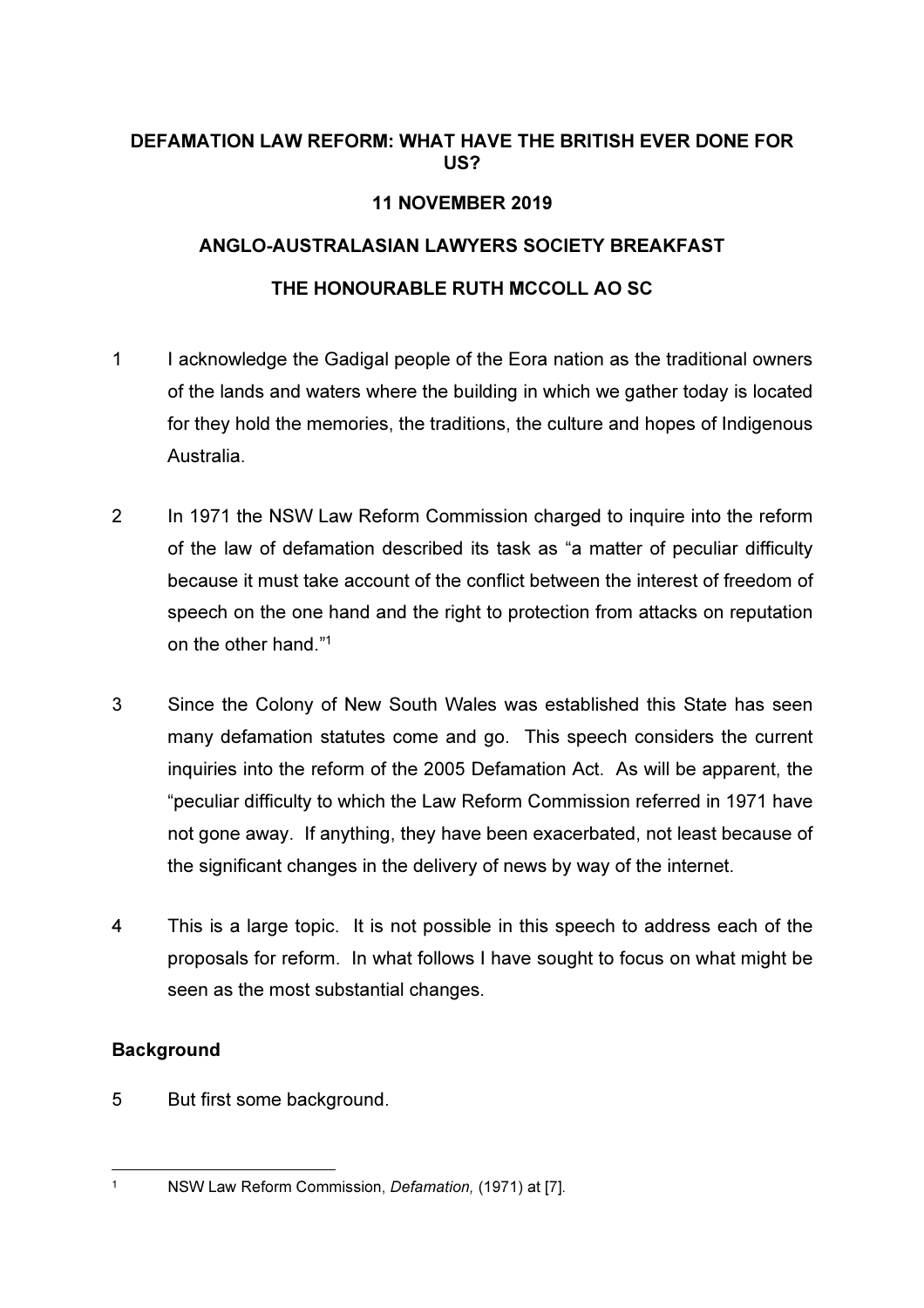- 6 The 2005 Act was a significant advance in the law of defamation in this country. It was devised under the aegis of the then Standing Committee of Attorneys-Genera which approved "Model Defamation Provisions" – to which I will refer as the MDPs – devised by a Defamation Working Party. Those provisions then became the basis of substantially identical defamation legislation in every State and Territory. In this State they became the Defamation Act 2005 (NSW) (2005 Act) which repealed in its entirety the previous Defamation Act 1974 (NSW) which was the product of the 1971 Law Reform Commission inquiry.
- 7 The objects of the 2005 Act included "ensur[ing] that the law of defamation does not place unreasonable limits on freedom of expression and, in particular, on the publication and discussion of matters of public interest and importance, and provid[ing] effective and fair remedies for persons whose reputations are harmed by the publication of defamatory matter".
- 8 In 2018 the Council of Attorneys-General, whose unfortunate acronym is CAG, acting on a request from this State following a statutory review of the 2005 Act, reconvened the 2005 Defamation Working Party with a view to it considering possible amendments to the Model Defamation Provisions."<sup>2</sup>
- 9 As the NSW Review recognised, "since the MDPs were developed, the manner in which information is published and transmitted has changed significantly, particularly with the exponential growth in reliance on digital publications and communications, interactive online forums and blogs" It was those changes which led this State to suggest necessitated "some of the MDP being revisited and potentially amended."<sup>3</sup>
- 10 In February 2019, the Defamation Working Party released its Review of the Model Defamation Provisions. It "concluded that the Act's core policy objective … remain[ed] valid, but that the Act would benefit from some amendment and

<sup>2</sup> The Defamation Working Party was that which had developed the MDPs which became the 2005 Act: see NSW Department of Justice, Statutory Review Defamation Act 2005, June 2018 (NSW Review) at [1.1]. 3 Ibid [1.7].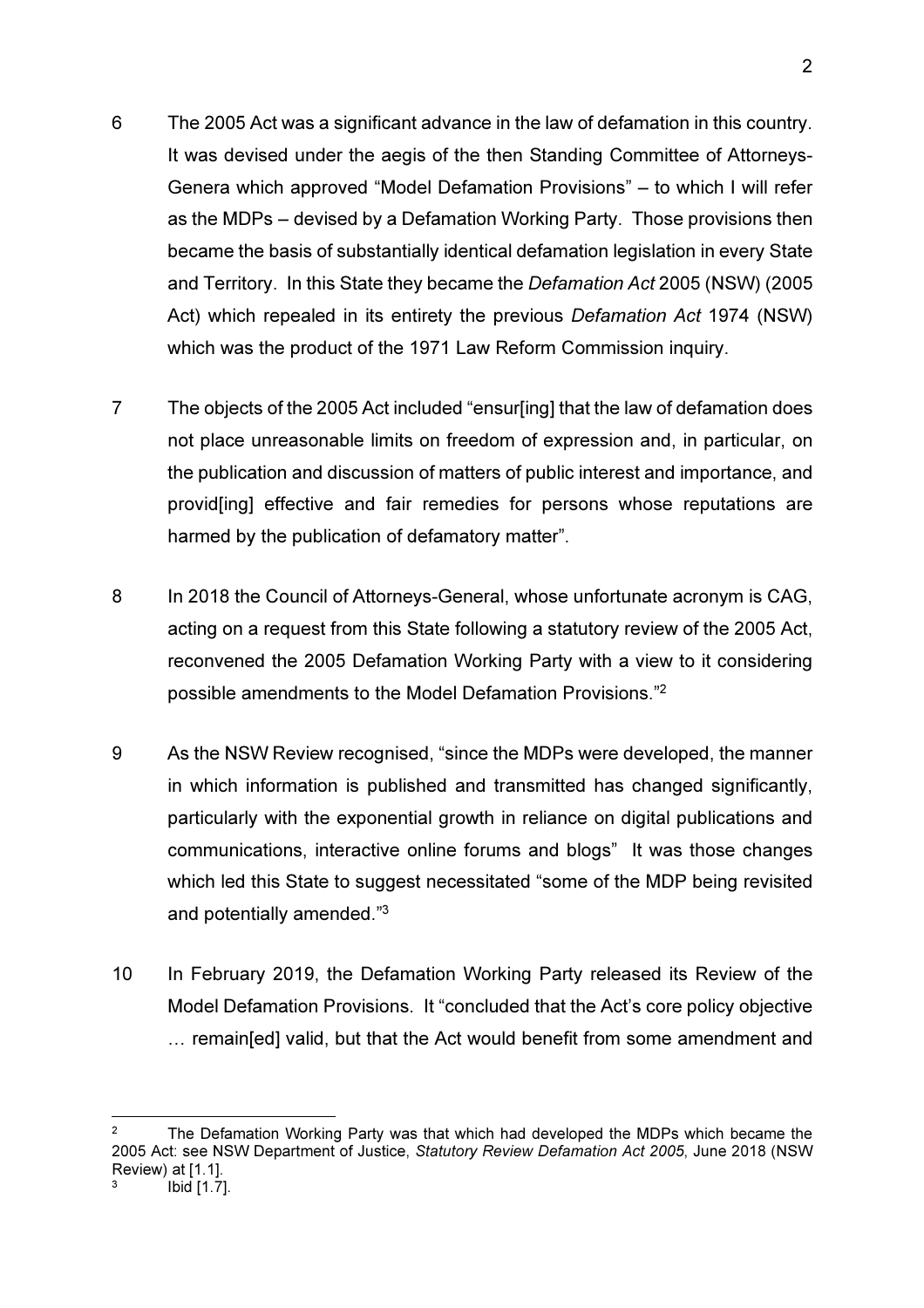modernisation."<sup>4</sup> Reflecting the NSW Review, the 2019 Review suggested a number of possible amendments and additions to the MDPs, including provisions, or at least approaches, which would replicate provisions of the Defamation Act 2013 (UK) (2013 Act).

- 11 According to an agreed timetable, by November this year the CAG was to agree to release the public consultation draft of amended MDPs, followed by public consultation with a view to final revised MDPs to be agreed by the CAG in June 2020 and enacted throughout Australia from June 2020. 5
- 12 When I checked on the NSW Attorney General's website and that of the Council of Attorneys-General yesterday, there were no amended MDPs yet. The next CAG meeting will be held on 29 November 2019, so perhaps something will emerge then.
- 13 It is against the background, in particular, of the proposal that the MDPs may replicate provisions of the 2013 Act that I ask the question which is the title of today's speech "Defamation law reform: what have the British ever done for us?".
- 14 In that light, it is relevant to consider the history of British influences on Australian defamation law, divergences between the defamation law in the respective jurisdictions, some of the critical UK provisions which it has been suggested might be adopted and whether such reforms are appropriate to an Australian defamation law.
- 15 In the Life of Brian (1979), John Cleese, as leader of the Judean People's Front, attempting to justify rebelling against the Romans, questions what the Romans have ever done for the Judeans. His hopes of garnering support are dashed when his followers, rather ingenuously, come up with a long list of entirely

<sup>4</sup> Council of Attorneys-General Discussion Paper, February 2019 (2019 Review) [1.10].

<sup>5</sup> Media Statement, Mark Speakman, NSW Attorney General, 31 January 2019, Defamation Working Party Agreed Timetable.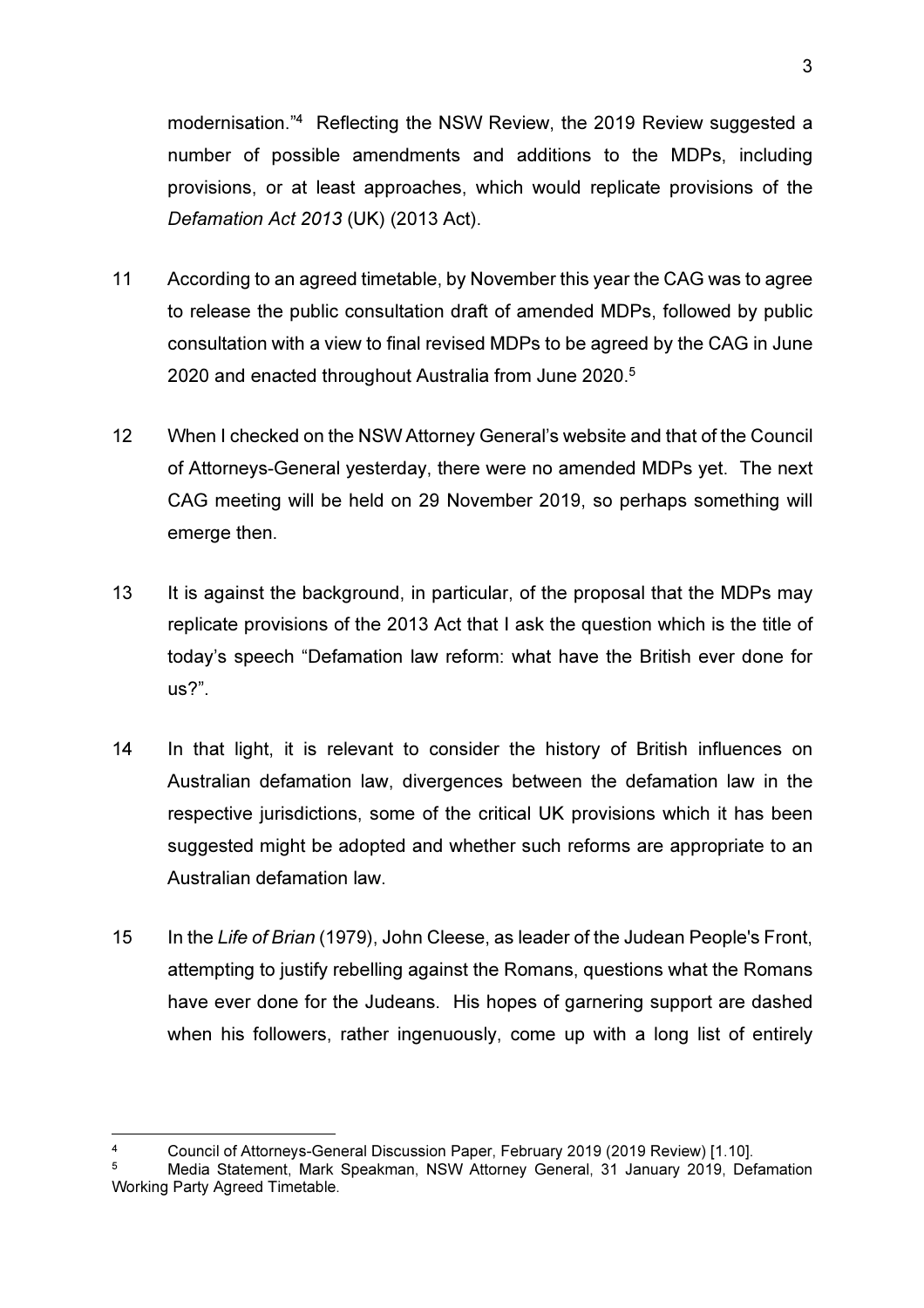beneficial Roman contributions to Judean life, including for example "the sanitation, the medicine, education" and like advances.

16 If we were to ask, "what have the British ever done for us" in the context of the law of defamation, the answer is short: the British "gave" the Colony of New South Wales the common law of defamation. As established, the Colony was a much larger land mass than it is today, covering what are now New South Wales, Victoria, Queensland, Tasmania and half of South Australia.<sup>6</sup> As the other states went their separate ways, the law of defamation, particularly in its statutory form, took different paths.

#### Early divergences from UK defamation law

- 17 In addition, there were early divergences from UK defamation law.
- 18 There has always been an element of give and take between the mother country and the colonies in terms of defamation law. Somewhat ironically perhaps, the colonies at times adopted reforms developed in the UK, but not adopted there.
- 19 For example, the common law defence of justification under which proof of the truth of the alleged defamation was a complete defence operated in New South Wales until the passing of Windeyer's Libel Act in 1847. Windeyer's Libel Act reflected recommendations of an 1843 Select Committee of the House of Lords chaired by Lord Campbell that the British law of defamation law be modified so that truth would only be a defence if the matter sued upon was also published for the public benefit. The House of Commons rejected that provision in respect of civil actions.
- 20 In New South Wales, however, s 4 of Windever's Libel Act 1847 made public benefit essential to a defence of truth. This gave a measure of protection of personal privacy. It was thought that New South Wales' adoption of that qualification reflected the State's origins as a penal colony. Thus, it was said,

6

Patrick George, Defamation Law in Australia, LexisNexis, second edition at [3.2].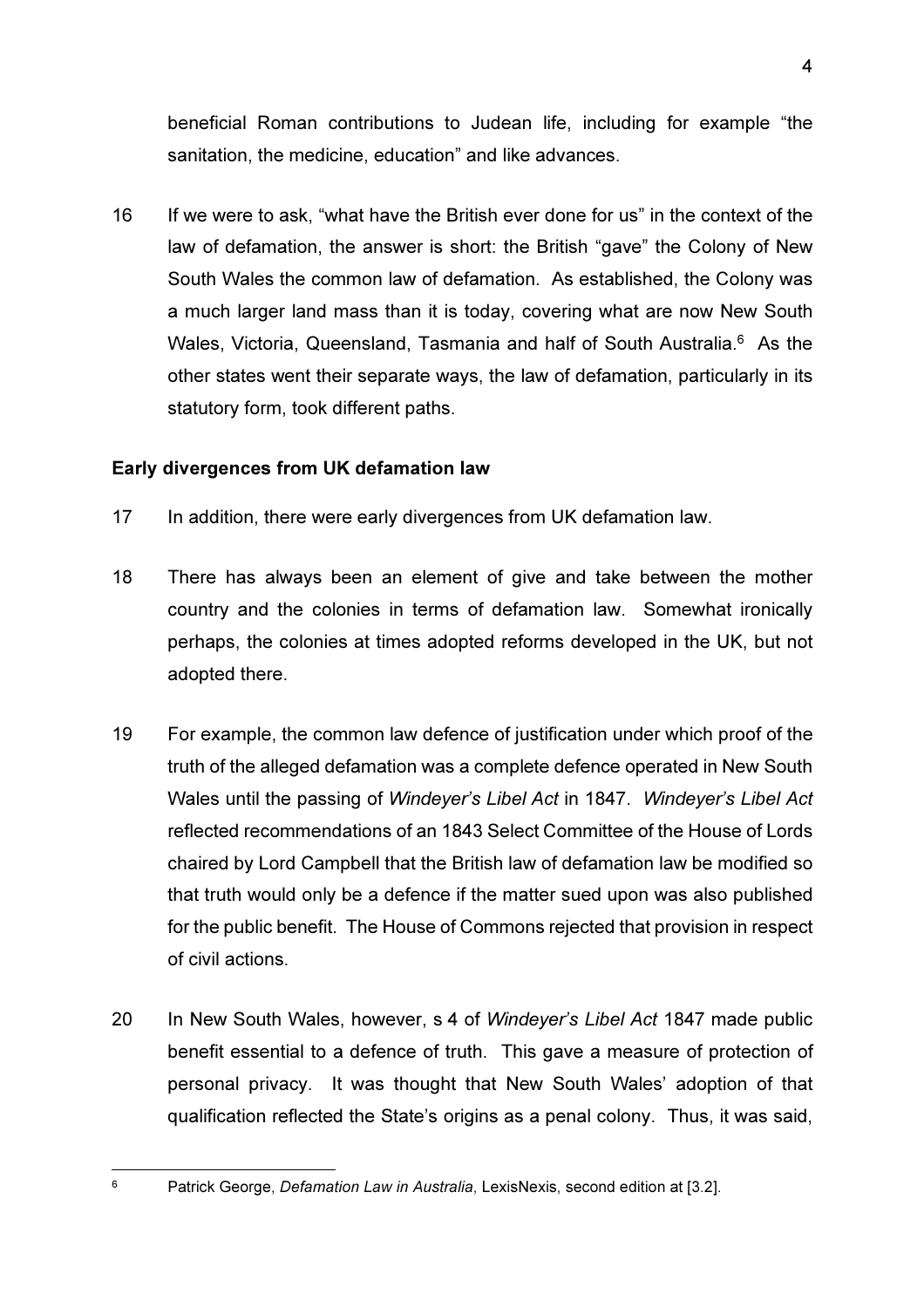public benefit was made essential to a defence of truth "to prevent emancipated convicts being taunted as 'lags' "7

- 21 Victoria removed the public benefit qualification soon after that colony separated from New South Wales in 1856 - the common law defence of truth alone prevailed in that State thereafter,<sup>8</sup> and, in due course in South Australia, Western Australia and the Northern Territory. In Queensland, Tasmania and the Australian Capital Territory the statutory defences of truth required the published matter to be true and to be published for the public benefit.
- 22 Until the 2005 Act, New South Wales retained a defence of truth in NSW requiring the defendant to prove that the defamatory imputation to be shown to be of substantial truth and to have been published in the public interest and/or under qualified privilege.
- 23 Windeyer's 1847 Libel Act was re-enacted as the Defamation Act 1901 (No 22) (NSW), and there was a further consolidation in 1912.<sup>9</sup>
- 24 The 1912 Defamation Act was replaced by the Defamation Act 1958 (NSW). Curiously the 1958 Act was "based … ultimately on the Indian Penal Code of 1860. Not surprisingly, it did not take into account nearly a hundred years of social change and judicial experience."<sup>10</sup> The Indian Penal Code indeed had been drafted in 1860 on the recommendations of first law commission of India established in 1834 under the Charter Act of 1833 under the Chairmanship of Lord Thomas Babington Macaulay.<sup>11</sup>

# 25 More colourfully, it has been alleged that the 1958 Act was passed because:

"… the government was motivated by [a] desire to provide a civil cause of action for 'defamation of the dead' and to allow for criminal prosecutions in the like circumstances in the wake of publication of 'Wild Men of Sydney' by

<sup>7</sup> "The Truth of a Libel", W.J.V. Windeyer, 8 ALJ 319 at 322; see also Rofe v Smith's Newspapers Ltd (1924) 25 SR (NSW) 4 at 21 – 22.

<sup>8</sup> "The Truth of a Libel" at 323.

<sup>9</sup> Paul Mitchell, The Foundations of Australian Defamation Law, [2006] SydLawRw 22; (2006) 28(3) Sydney Law Review 477.

<sup>10</sup> Defamation, New South Wales Law Reform Commission Report 11 (1971) at [16].

<sup>11</sup> https://en.wikipedia.org/wiki/Indian\_Penal\_Code accessed 10 November 2019.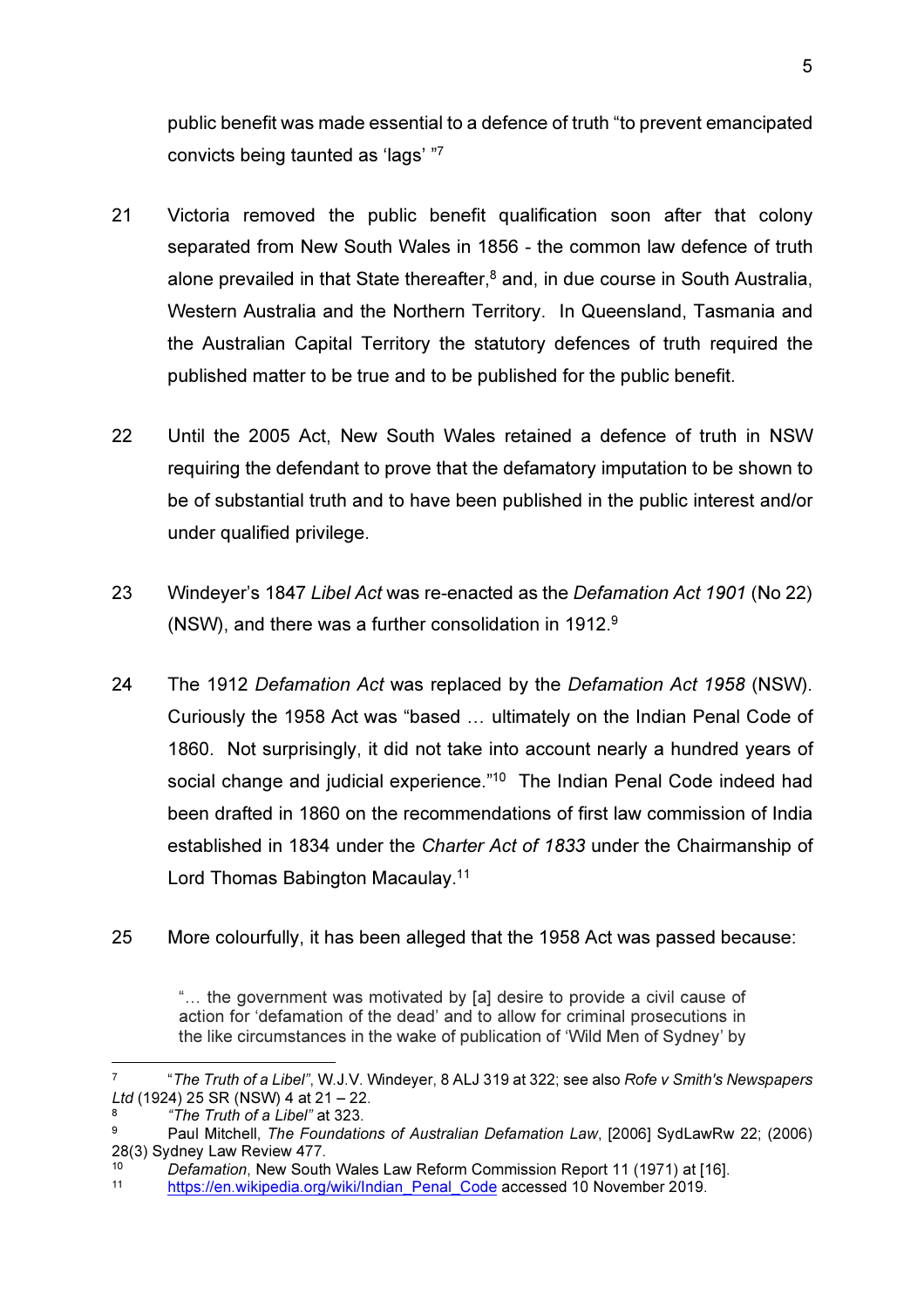journalist Cyril Pearl. That book was highly critical of John Norton (who had died in 1916), and whose son Ezra was a prominent newspaper publisher in 1958. New South Wales was due to have an election in March, 1959. It has been contended that the 1958 Act was passed as a quid pro quo for Norton's newspapers supporting the government in that election. John Norton's widow was also alive in 1958."<sup>12</sup>

- 26 Apparently the 1958 Act "was bitterly fought in both Houses of the NSW Legislature, principally on the ground that it allowed causes of action for "defamation of the dead".<sup>13</sup> Although the NSW Law Reform Commission's 1971 Report suggested this was a misconception,<sup>14</sup> notably the words said to support such causes of action("any imputation concerning any person, or any member of his family, whether living or dead") were not present in either the Defamation Act 1974 (NSW) or the 2005 Uniform Defamation Acts.
- 27 The 2005 Act was a significant reform in its own right. As the Explanatory Note to the MDPs noted:

"At the time of the agreement, each State and Territory had different laws governing the tort of defamation. Tasmania and Queensland codified their civil law of defamation. The other jurisdictions retained the common law, but supplemented or altered it to varying degrees by enacting differing statutory provisions. The States and Territories also had different laws governing the offence of criminal defamation."

#### Council of Attorneys-General – Review of Model Defamation Provisions – Discussion Paper February 2019

28 As I have said, the provisions of the 2013 Act have resonated in Australia. The 2019 Review sought submissions on, inter alia:

#### Question 3

(a) Should the Model Defamation Provisions be amended to include a 'single publication rule'?

(b) If the single publication rule is supported:

(i) should the time limit that operates in relation to the first publication of the matter be the same as the limitation period for all defamation claims?

<sup>12</sup> An historico-legal study of the Defamation Act, 1958 (NSW), Dr David Galbraith, https://law.uq.edu.au/event/session/5212

 $13$  Ibid.<br> $14$   $14$ 

At [16].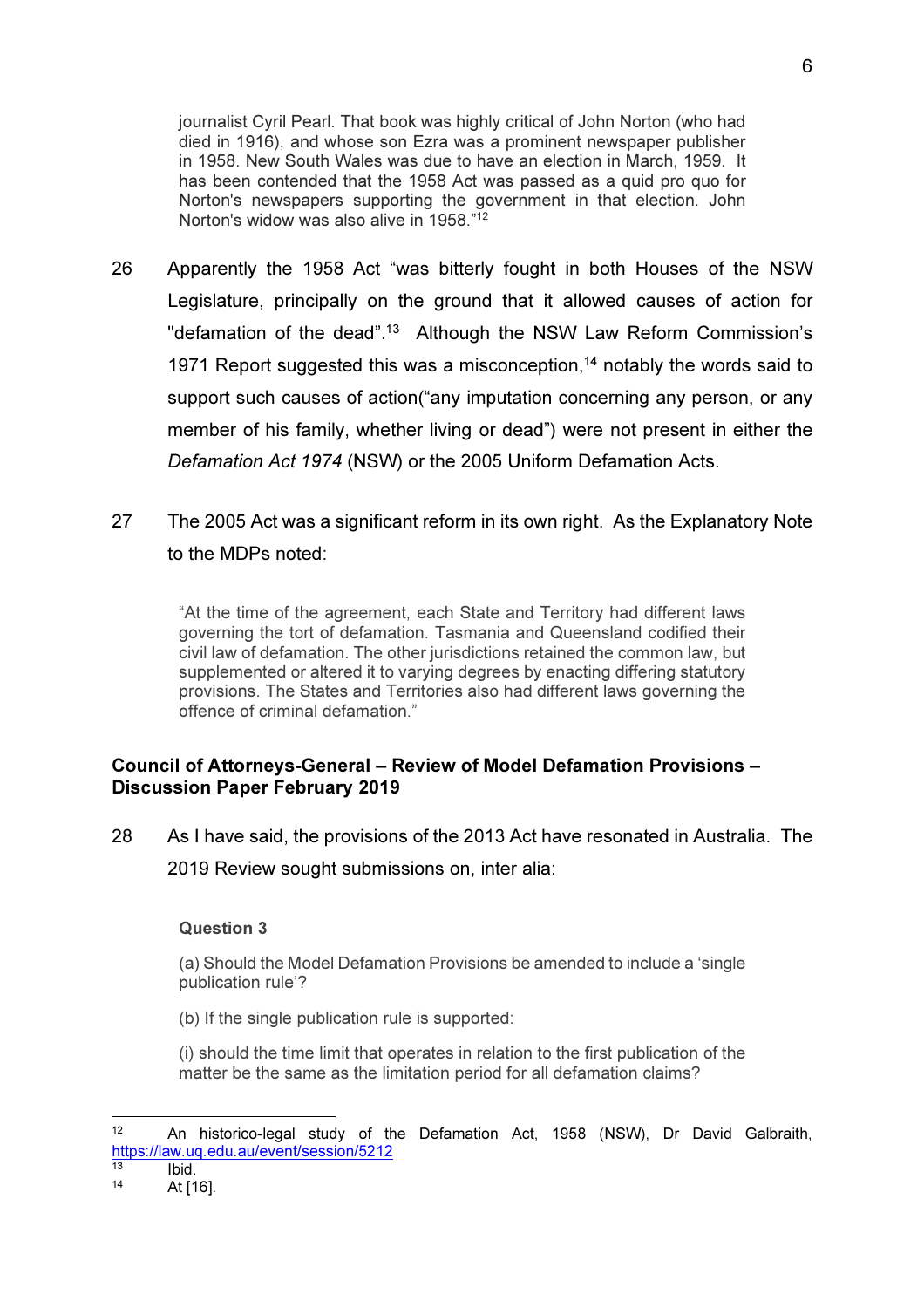(ii) should the rule apply to online publications only?

#### (iii) should the rule should operate only in relation to the same publisher, similar to section 8 (single publication rule) of the Defamation Act 2013 (UK)?

Question 11

(a) Should the 'reasonableness test' in clause 30 of the Model Defamation Provisions (defence of qualified privileged for provision of certain information) be amended?

(b) Should the existing threshold to establish the defence be lowered?

(c) Should the UK approach to the defence be adopted in Australia?

(d) Should the defence clarify, in proceedings where a jury has been empanelled, what, if any, aspects of the defence of statutory qualified privilege are to be determined by the jury?

Question 14

(a) Should a 'serious harm' or other threshold test be introduced into the Model Defamation Provisions, similar to the test in section 1 (serious harm) of the Defamation Act 2013 (UK)?

(b) If a serious harm test is supported:

(i) should proportionality and other case management considerations be incorporated into the serious harm test?

(ii) should the defence of triviality be retained or abolished if a serious harm test is introduced?"

29 As some of the proposed reforms in the 2019 Review of the Model Defamation Provisions suggest adopting provisions of UK Defamation Act 2013, it is relevant to consider at least certain of those provisions.

# A brief segue into what had been happening in the UK

- 30 This requires a brief segue into what had been happening in the United Kingdom.
- 31 In the United Kingdom, in terms of statutory law, as Lord Sumption explained recently in Lachaux v Independent Print Ltd, "[s]tatutes to amend the law of defamation were enacted in 1888, 1952, 1996 and 2013, each of which sought to modify existing common law rules piecemeal, without always attending to the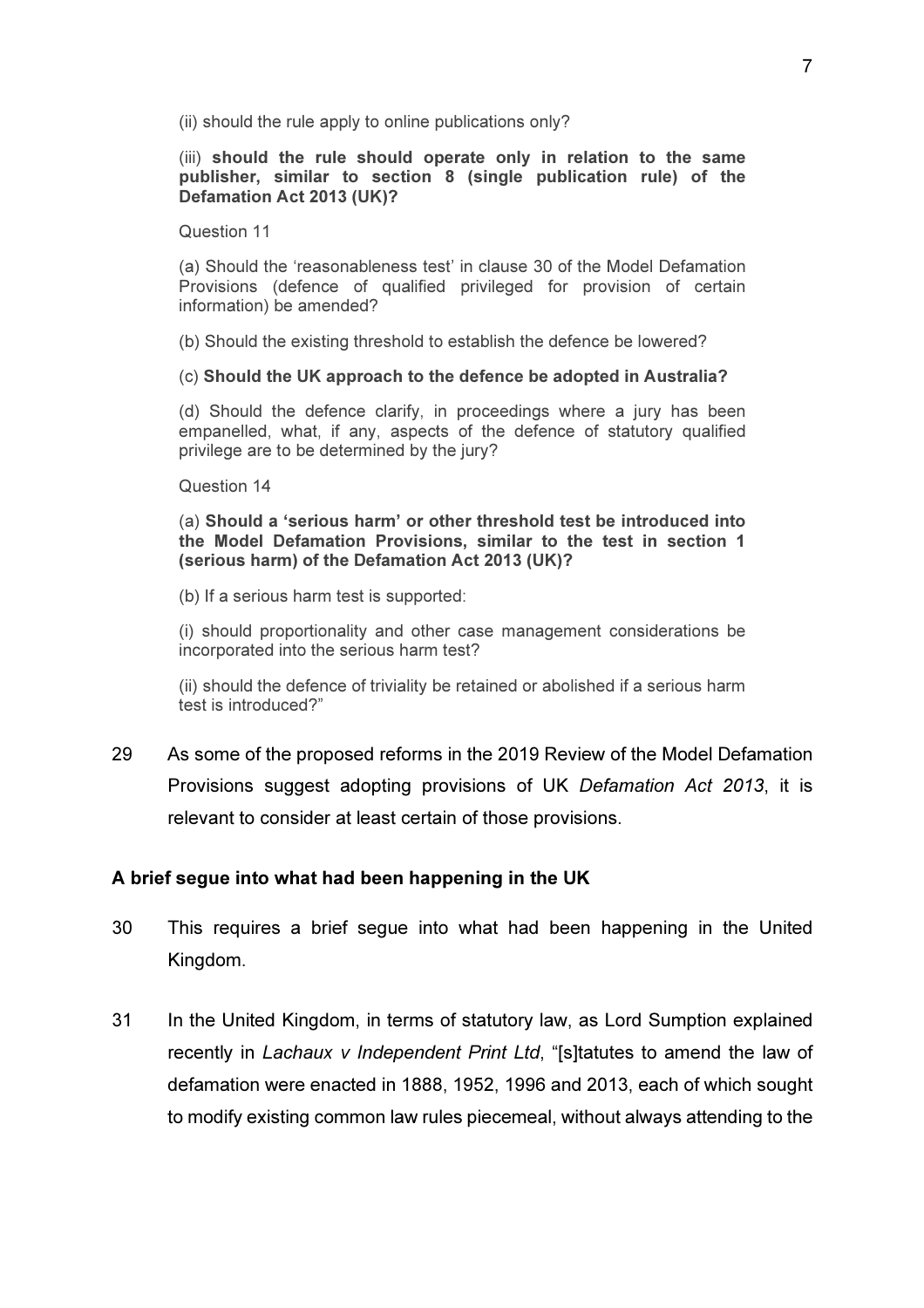impact of the changes on the rest of the law." He described the 2013 Act as the latest chapter in this history."<sup>15</sup>

- 32 Three of the provisions of the 2013 Act it has been suggested Australia may adopt are s 1(1) which provides that a "statement is not defamatory unless its publication has caused or is likely to cause serious harm to the reputation of the claimant."
- 33 Secondly, the s 4 defence of 'publication on a matter of public interest', under which, a defendant must show that, firstly, the statement was on a matter of public interest, and, secondly, that the defendant reasonably believed that publishing the particular statement was in the public interest. In determining 'reasonable belief', the court is to have regard to all the circumstances of the case and 'make such allowance for editorial judgement as it considers appropriate'.
- 34 Thirdly, s 8 which creates a single publication rule.

# The serious harm test in action

- 35 It is the serious harm test which so far appears to have provoked most litigation and been most controversial in the United Kingdom.
- 36 The serious harm provision was intended to "raise[s] the bar for bringing a claim so that only cases involving serious harm to the claimant's reputation can be brought."<sup>16</sup> It was intended "to build on", two cases: Jameel (Yousef) v Dow Jones & Co Inc (Jameel)<sup>17</sup> and Thornton v Telegraph Media Group Ltd (Thornton).<sup>18</sup>
- 37 Jameel involved an internet publication to, at best, five subscribers in England and Wales. The Court of Appeal held that it was an abuse of process for the action to proceed "where so little is now seen to be at stake", and duly struck it

<sup>15</sup> Lachaux v Independent Print Ltd [2019] UKSC 27 (Lachaux) at [1].

<sup>&</sup>lt;sup>16</sup> Explanatory Notes to *Defamation Act 2013* (UK) (Explanatory Notes) at [11].<br>17 [2005] EMCA Civ 75: [2005] OB 946

<sup>&</sup>lt;sup>17</sup> [2005] EWCA Civ 75; [2005] QB 946.

<sup>[2010]</sup> EWHC 1414; [2010] EWHC 1414 (QB); [2011] 1 WLR 1985.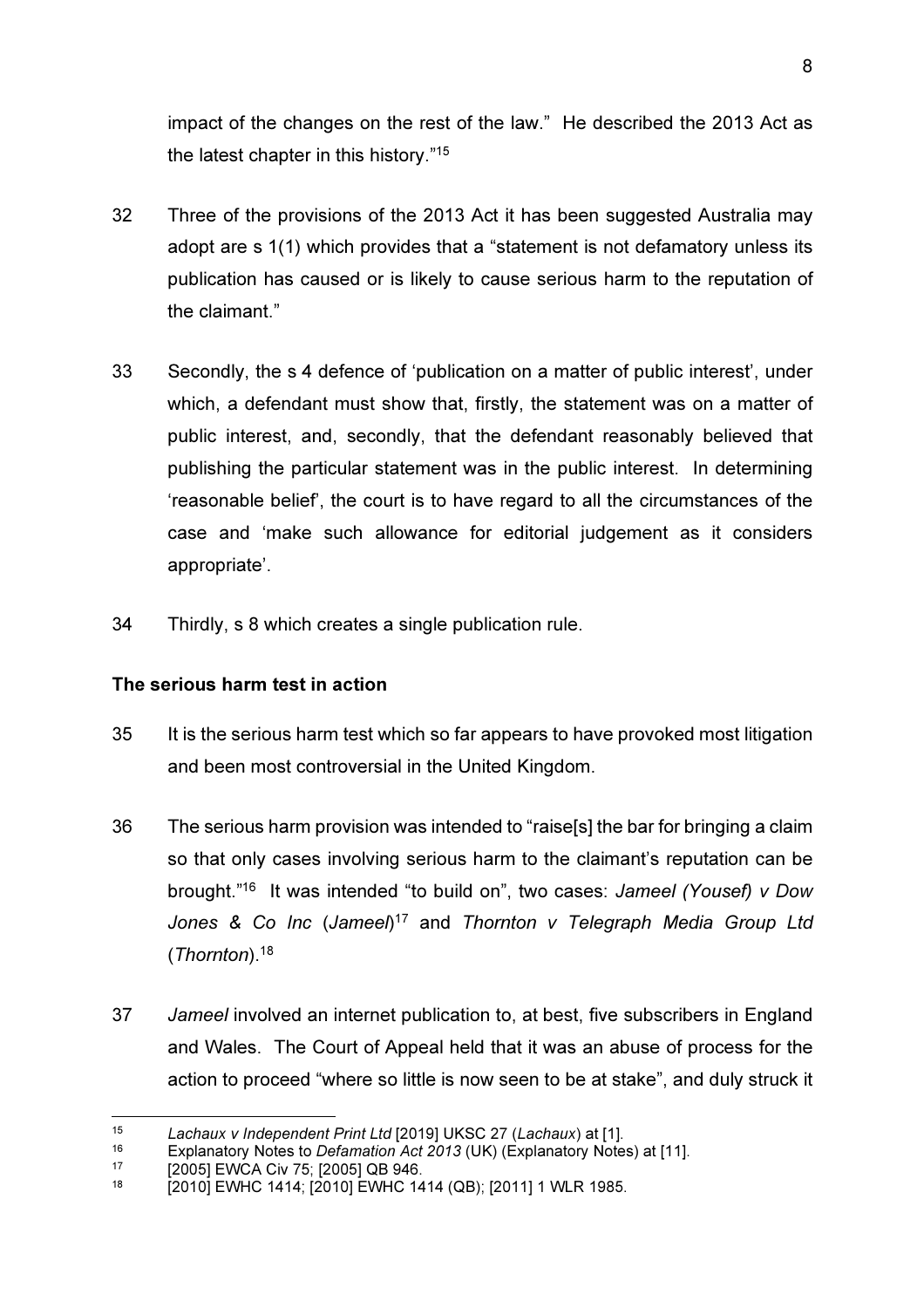out. The effect of Jameel was to introduce a procedural threshold of seriousness to be applied to the damage to the claimant's reputation."<sup>19</sup>

- 38 In Thornton, Tugendhat J held that "there was a substantive threshold of seriousness to be surmounted before a statement could be regarded as meeting the legal definition of 'defamatory'". In his Lordship's view, a statement "may be defamatory of [a person] because it substantially affects in an adverse manner the attitude of other people towards [the person], or has a tendency so to do".<sup>20</sup> He derived this formula from dicta of Lord Atkin in Sim v Stretch [1936] 2 All ER 1237."<sup>21</sup>
- 39 Most recently in June this year, in Lachaux, the British Supreme Court considered the proper construction of the "serious harm" requirement in s 1(1).
- 40 Lachaux was an appeal from findings of the Court of Appeal, in turn on appeal from a hearing before Warby J of preliminary issues in libel claims brought by Bruno Lachaux. He was a French aerospace engineer who at the relevant time lived with his British wife Afsana in the United Arab Emirates.<sup>22</sup> In the course of divorce proceedings between them, there was a controversy over the custody of their son, Louis. Mrs Lachaux took the son and went into hiding, apparently in the UAE. Mr Lachaux was awarded custody and took possession of his son pursuant to the court order.
- 41 The appeal arose out of two libel actions begun by him in the High Court on 2 December 2014 against the publishers of the Independent and the Evening Standard, and a third begun on 23 January 2015 against the publisher of the i.
- 42 Lord Sumption (with whom Lord Kerr, Lord Wilson, Lord Hodge and Lord Briggs agreed), said that at a "meaning hearing" before Eady J, his Lordship had held

<sup>19</sup> Lachaux at [8].

<sup>20</sup>  $\frac{20}{21}$  Thornton at [96].

Ibid at [9].

<sup>22</sup> Lachaux at [2].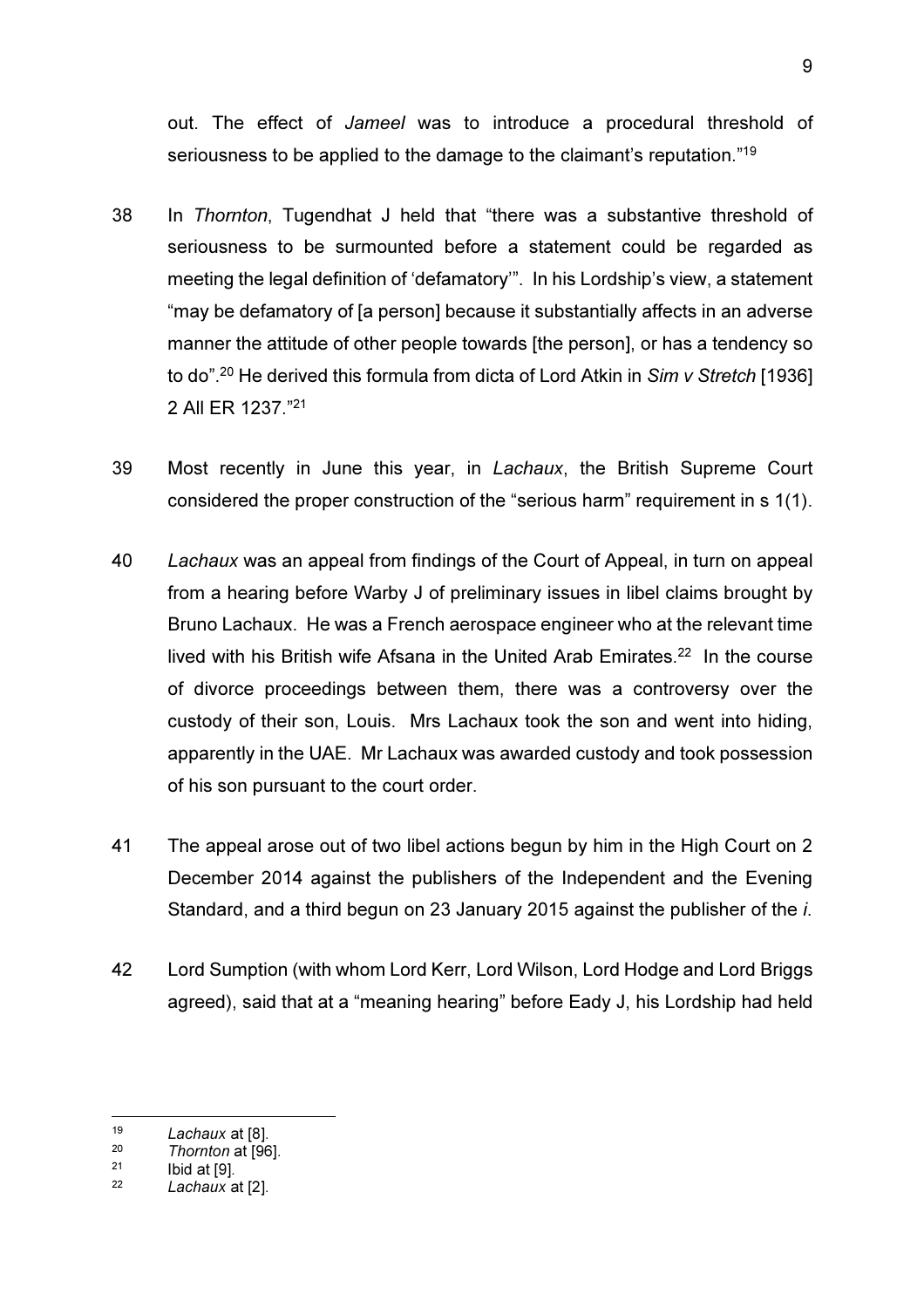the article in the Independent bore eight defamatory meanings, and the article in the Evening Standard 12.<sup>23</sup>

- 43 That is not, with respect to Lord Sumption strictly correct. If you read Eady J's reasons, while his Lordship held the articles to have meant (inter alia) that Mr Lachaux had been violent and abusive towards his wife during their marriage, had hidden Louis' passport to stop her removing him from the UAE, had made use of UAE law and the UAE courts to deprive her of custody and contact with her son, had callously and without justification taken Louis out of her possession, and then falsely accused her of abducting him, he did not rule that those imputations were defamatory.<sup>24</sup> This was, no doubt, because as his Lordship noted at the end of his reasons, other preliminary matters may yet arise, including "'serious harm' (which the Defendant intend[ed] to raise but had not yet done so)".<sup>25</sup>
- 44 On the way to the Supreme Court Warby J and the Court of Appeal differed on the construction of s 1(1) as to how to satisfy the serious harm test.
- 45 The controversy in the Supreme Court turned on whether:
	- (1) As Mr Lachaux contended, "the Act leaves unaffected the common law presumption of general damage and the associated rule that the cause of action is made out if the statement complained of is inherently injurious or… has a "tendency" to injure the claimant's reputation. The effect of the provision on this view of the matter according to Lord Sumption [was] simply that the inherent tendency of the words must be to cause not just some damage to reputation but serious harm to it,
	- (2) Or, as the publishers contended, the provision introduces an additional condition to be satisfied before the statement can be regarded as defamatory, on top of the requirement that the words must be inherently injurious. It must also be shown to produce serious harm in fact. The

<sup>23</sup> Ibid at [3].

<sup>24</sup>  $24$  Lachaux v Independent Print Limited [2015] EWHC 620.

Ibid at [43].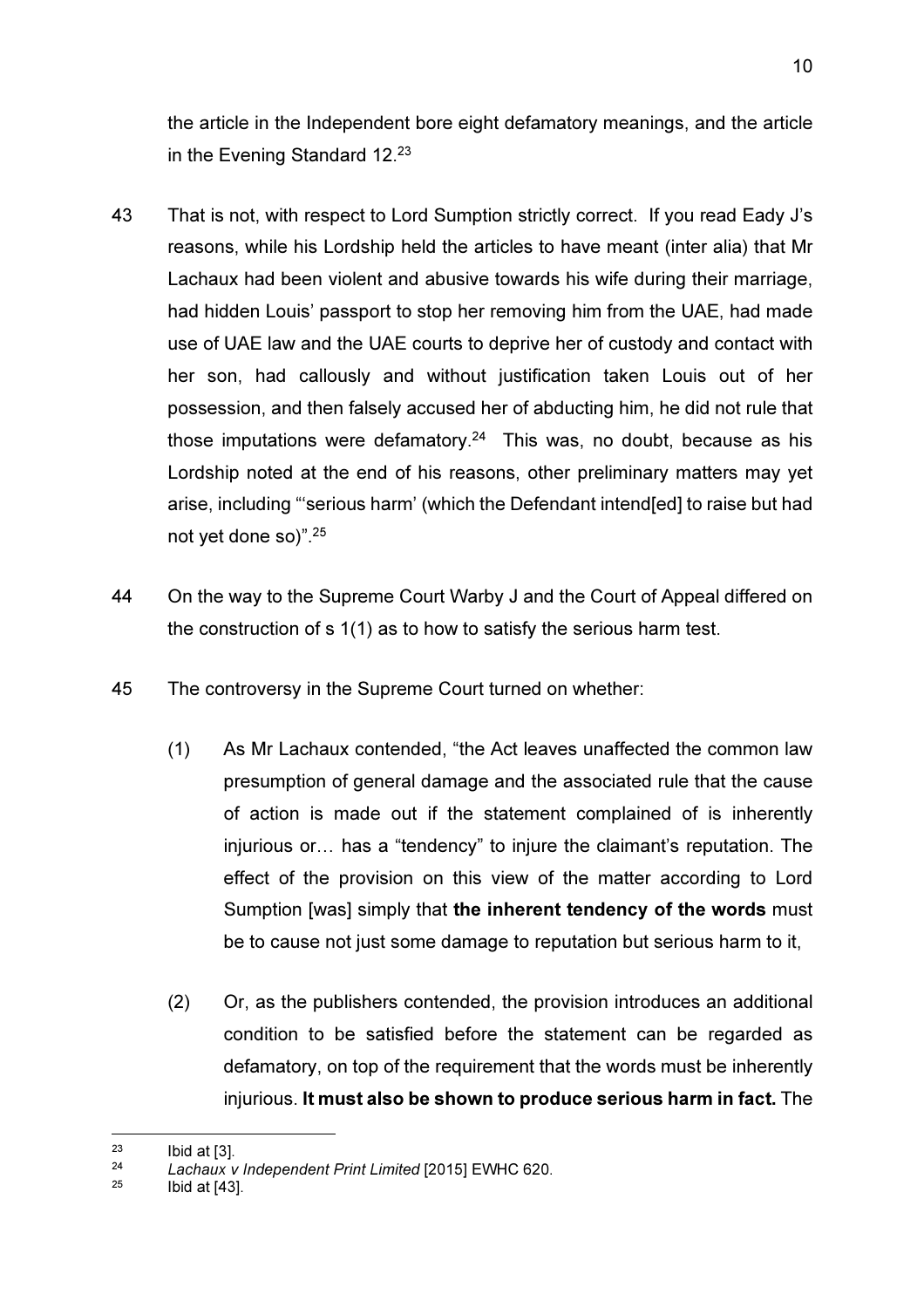defendant publishers submitted that unless it was self-evident that such a statement must produce serious harm to reputation, this would have to be established by extraneous evidence.<sup>26</sup>

- 46 Warby J "substantially accepted the publishers' case on the law. But he found, on the facts, that the relevant newspaper articles did cause serious harm to Mr Lachaux. The Court of Appeal (McFarlane, Davis and Sharp LJJ), preferred Mr Lascaux's construction of section 1, but they upheld the judge's finding of serious harm".<sup>27</sup>
- 47 In this respect, it might be noted that resolution of the issue of fact had required Mr Lachaux to give evidence, call three other witnesses of fact and also adduce written evidence from his solicitor. Warby J "also received agreed figures, some of them estimates, of the print runs and estimated readership of the publications complained of and the user numbers for online publications. He based his finding of serious harm on (i) the scale of the publications; (ii) the fact that the statements complained of had come to the attention of at least one identifiable person in the United Kingdom who knew Mr Lachaux and (iii) that they were likely to have come to the attention of others who either knew him or would come to know him in future; and (iv) the gravity of the statements themselves, according to the meaning attributed to them by Sir David Eady"<sup>28</sup>. In addition, Lord Sumption noted that "Mr Lachaux would have been entitled to produce evidence from those who had read the statements about its impact on them.<sup>29</sup>
- 48 Lord Sumption held that "that [s 1(1) … not only raises the threshold of seriousness above that envisaged in Jameel ... and Thornton ..., but require[d] its application to be determined by reference to the actual facts about its impact and not just to the meaning of the words."<sup>30</sup>

<sup>26</sup>  $26$  Lachaux at [11].

 $\frac{27}{28}$  Ibid.

 $28$  Ibid at [21].

 $29$  Ibid.<br> $30$  Ibid.

Ibid at [12].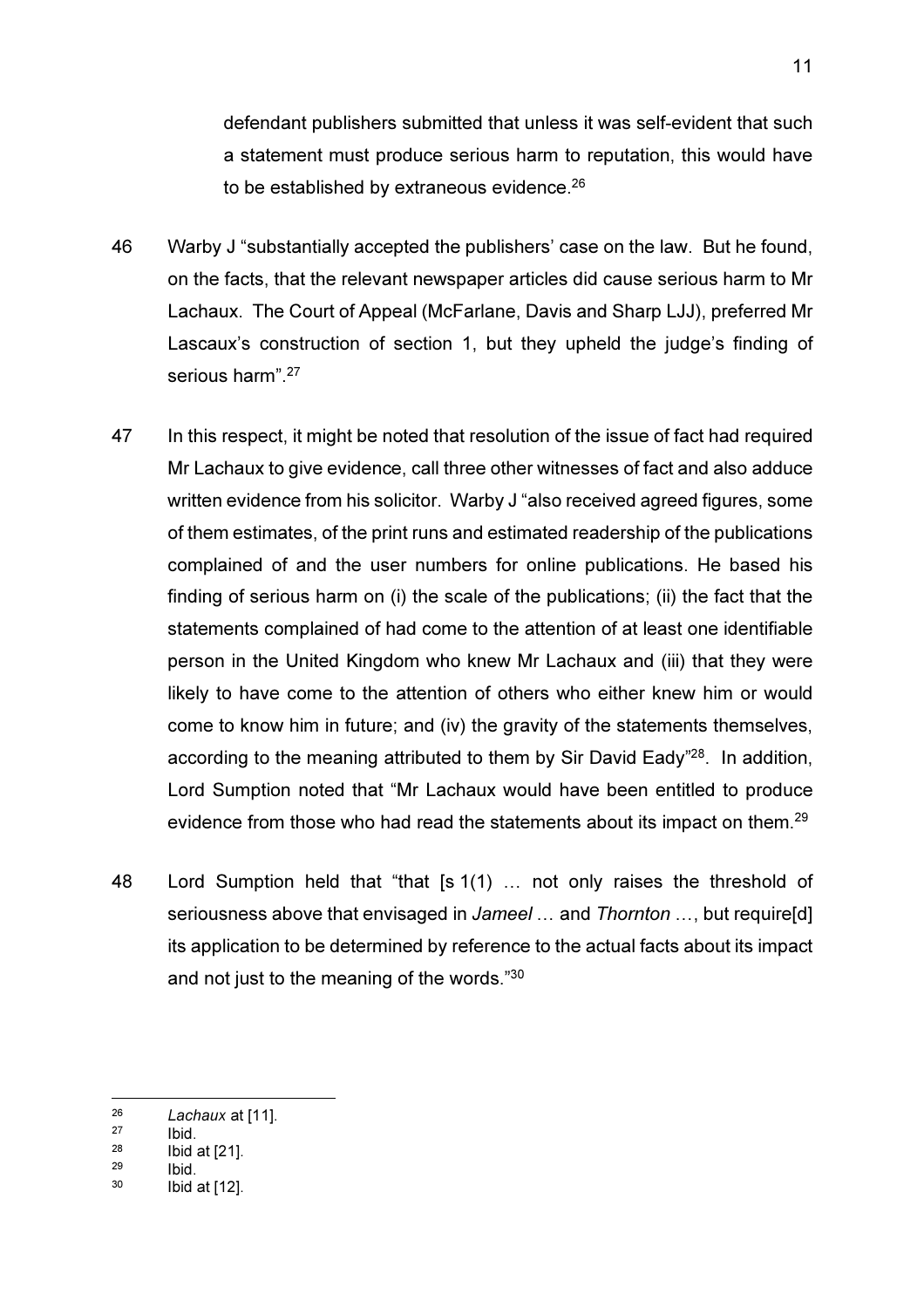#### 49 According to Lord Sumption:

"section 1 necessarily means that a statement which would previously have been regarded as defamatory, because of its inherent tendency to cause some harm to reputation, is not to be so regarded unless it "has caused or is likely to cause" harm which is "serious". The reference to a situation where the statement "has caused" serious harm is to the consequences of the publication, and not the publication itself. It points to some historic harm, which is shown to have actually occurred."31 (Emphasis added)

50 While his Lordship accepted the common law background to the 2013 Act was relevant, he observed that "It is not disputed that there is a common law presumption of damage to reputation, but no presumption that it is "serious". So the least that section 1 achieved was to introduce a new threshold of serious harm which did not previously exist."<sup>32</sup>

#### Submissions to the Review of Model Defamation Provisions

#### Serious harm test

- 51 Most of the submissions to the 2019 Review have supported the adoption of the serious harm test.
- 52 According to the Law Council, "[t]he context in which adopting the [serious harm] test has become an issue is the contention that ,"[s]ince the Act came into force in 2005, a significant number of trivial defamation claims – related to the internet and the use of social media – have been filed in both the NSW Supreme Court and the NSW District Court."<sup>33</sup> These are, however, "claims of the kind [which] do not usually involve the mass media. Rather, they concern a dispute between natural persons who are, more often than not, selfrepresented. The case management of these proceedings invariably involves a disproportionate amount of judicial time and resources when the likely award

<sup>&</sup>lt;sup>31</sup> Ibid at [14]; This conclusion was reinforced by subsection (2) which "must refer not to the harm done to the claimant's reputation, but to the loss which that harm has cause or is likely to cause. The financial loss is the measure of the harm and must exceed the threshold of seriousness. As applied to harm which the defamatory statement "has caused", this necessarily calls for an investigation of the actual impact of the statement": Ibid at [15].

 $\frac{32}{33}$  Ibid at [13].

<sup>33</sup> Review of Model Defamation Provisions, Law Council of Australia, 14 May 2019 at [208]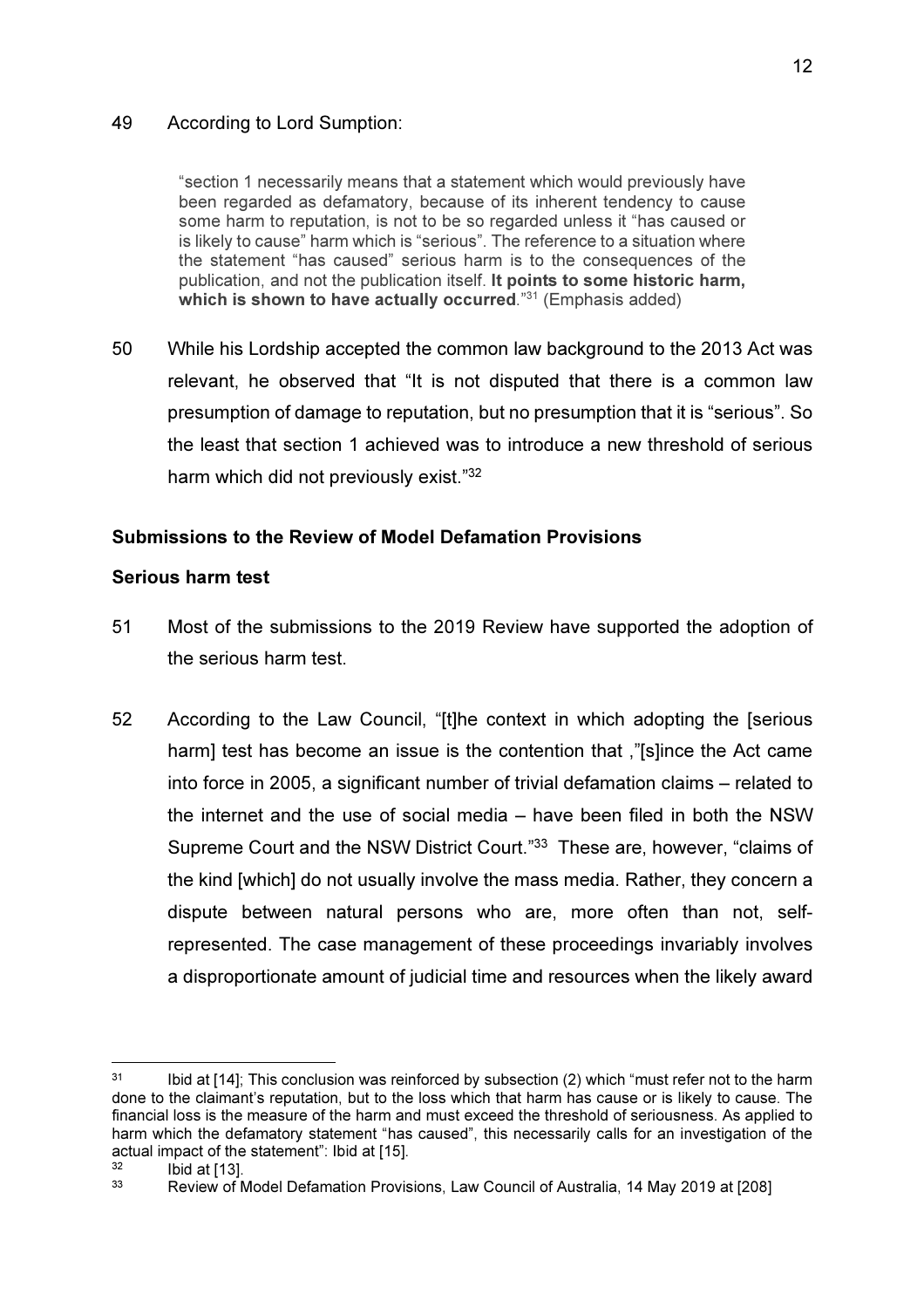of damages and vindication will be small or the meanings contended for are barely, if at all, defamatory."<sup>34</sup>

- 53 This is also illustrated by a submission by the Communications Alliance, which describes itself as "the primary telecommunications industry body in Australia", and contended that such a requirement would "discourage trivial claims from being brought [and] also result in unmeritorious actions being struck out at an early stage, before costs had accumulated on both sides.<sup>35</sup> Many others suggest it will work where the defence of triviality has failed.
- 54 And it is clear, that is a possibility. Most illustrations of cases in the UK where the serious harm test has led to the plaintiff's claim being struck out are those where there was a publication to only one or two people.<sup>36</sup> That is to say, none was a mass media publication.

#### Should the serious harm test be adopted in Australia?

- 55 The 2019 Review recommendation that the serious harm test be adopted reflected submissions to the 2018 Review, that "suggested that the law of defamation would be better served if the concept of triviality were a threshold for successful claims, rather than a defence (that is, if plaintiffs were required to establish that a defamatory statement was not trivial, rather than a defendant having to prove it was trivial)."<sup>37</sup>
- 56 The Defamation Working Party suggested that:

"The UK approach [in s 1(1) arguably reduces the prospect of spurious claims, deters prospective claimants threatening defamation to discourage people making legitimate publications, and ensures that only matters that have caused a demonstrable harm to claimants can be pursued through the courts. This approach may disadvantage claimants, however, by requiring them to establish

<sup>34</sup> Law Council of Australia, Review of Model Defamation Provisions, 14 May 2019 at[209].

<sup>35</sup> Communications Alliance submission: Review of Model Defamation Provisions, 30 April 2019 at [6.2].

See e.g. Bexant v Rausing [2007] EWHC 1118 (QB): a claim based on an email and letter that was only published to the claimant's accountant and daughter; Wallis y Meredith [2011] EWHC 75 (QB); a claim based on a publication only to the claimant's solicitor: all cited in the DIGI submissions  $37 - 2010$  Boviow at I5.451

<sup>37</sup> 2019 Review at [5.45].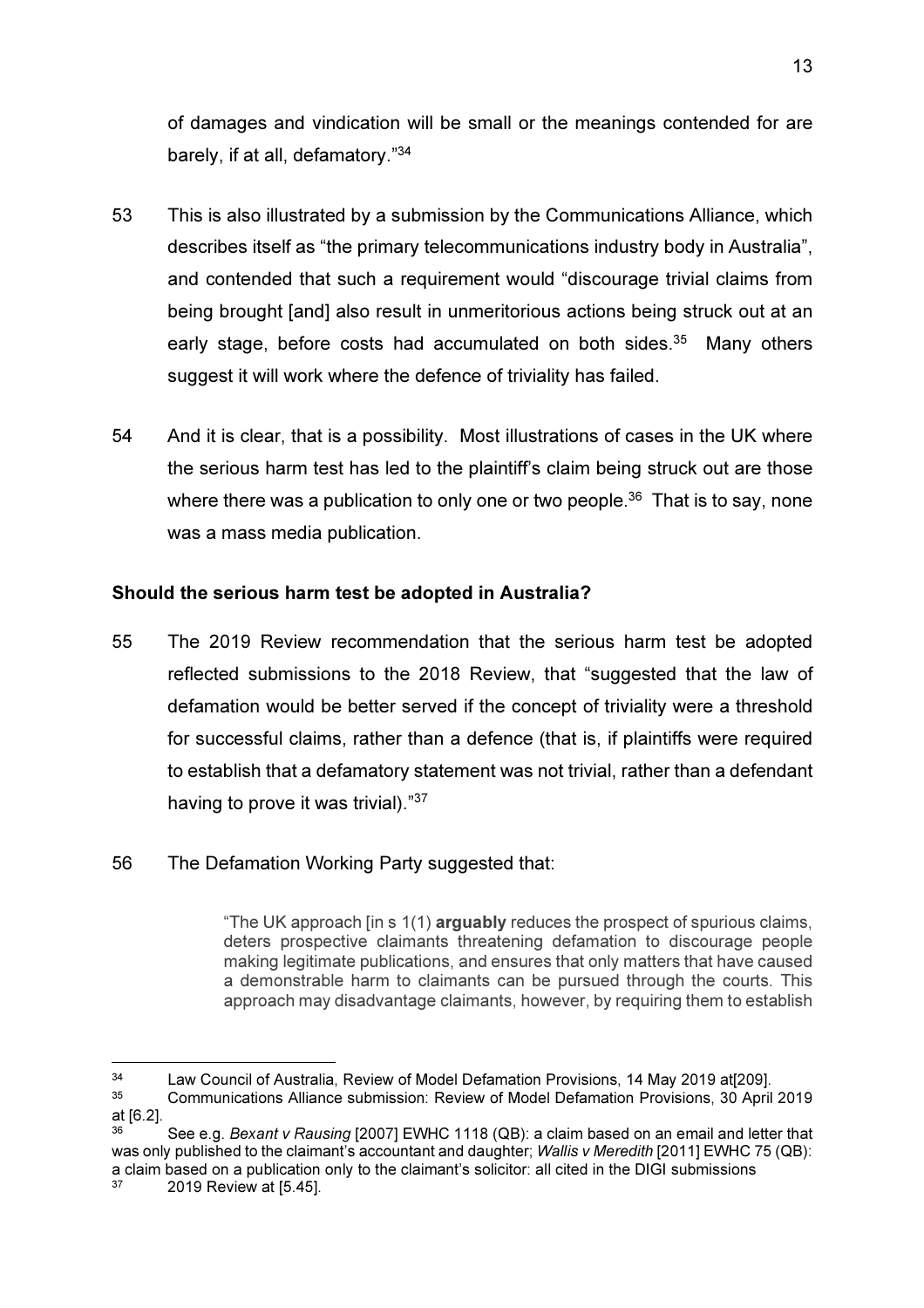a demonstrable 'serious harm' at the outset, whether or not the publication was indeed defamatory, and whether or not harm was caused."<sup>38</sup> (Emphasis added)

57 Accordingly, the Defamation Working Party queried whether "a threshold test, rather than a defence, would offer a more efficient and effective way to manage trivial claims."<sup>39</sup>

#### Serious harm test consideration

- 58 The first point which should be noted is that it is not at all apparent that the jurisprudential foundation for the "serious harm" test as devised in the UK (Tugendhat J's identification in Thornton of a "seriousness" or "substantial" element of defamatory in  $Sim \vee Stretch^{40}$  finds favour in Australian common law.
- 59 In Radio 2UE Sydney Pty Ltd v Chesterton,[3]<sup>41</sup> the High Court of Australia observed that '(t)he general test [for defamation] ... [i]s whether the published matter is likely to lead an ordinary reasonable person to think the less of the plaintiff'. It based that "general test" on Lord Atkin's reasons in Sim v Stretch.<sup>42</sup> It did not adopt the Thornton approach of identifying in  $Sim$  v Stretch a "substantive threshold of seriousness to be surmounted before a statement could be regarded as meeting the legal definition of 'defamatory'".<sup>43</sup>

# In any event, will adoption of the serious harm test have the desired effect here – that is to say, cutting cases short and reducing costs?

60 Dr Matthew Collins QC has written in his work, Collins on Defamation, that the serious harm test "...affords a mechanism for bringing actions to an end at an early stage".<sup>44</sup> That may be so, but at what cost?

 $\frac{38}{39}$  Ibid.

 $39$  Ibid at p5.48]<br>40  $193612 \text{ AU} =$ 

 $^{40}$  [1936] 2 All ER 1237.

<sup>41 [2009]</sup> HCA 16; (2009) 238 CLR 460 ('Radio 2UE Sydney').

 $42$  at 1240.

 $\frac{43}{44}$  Thornton (at [9].

Oxford University Press, 2014.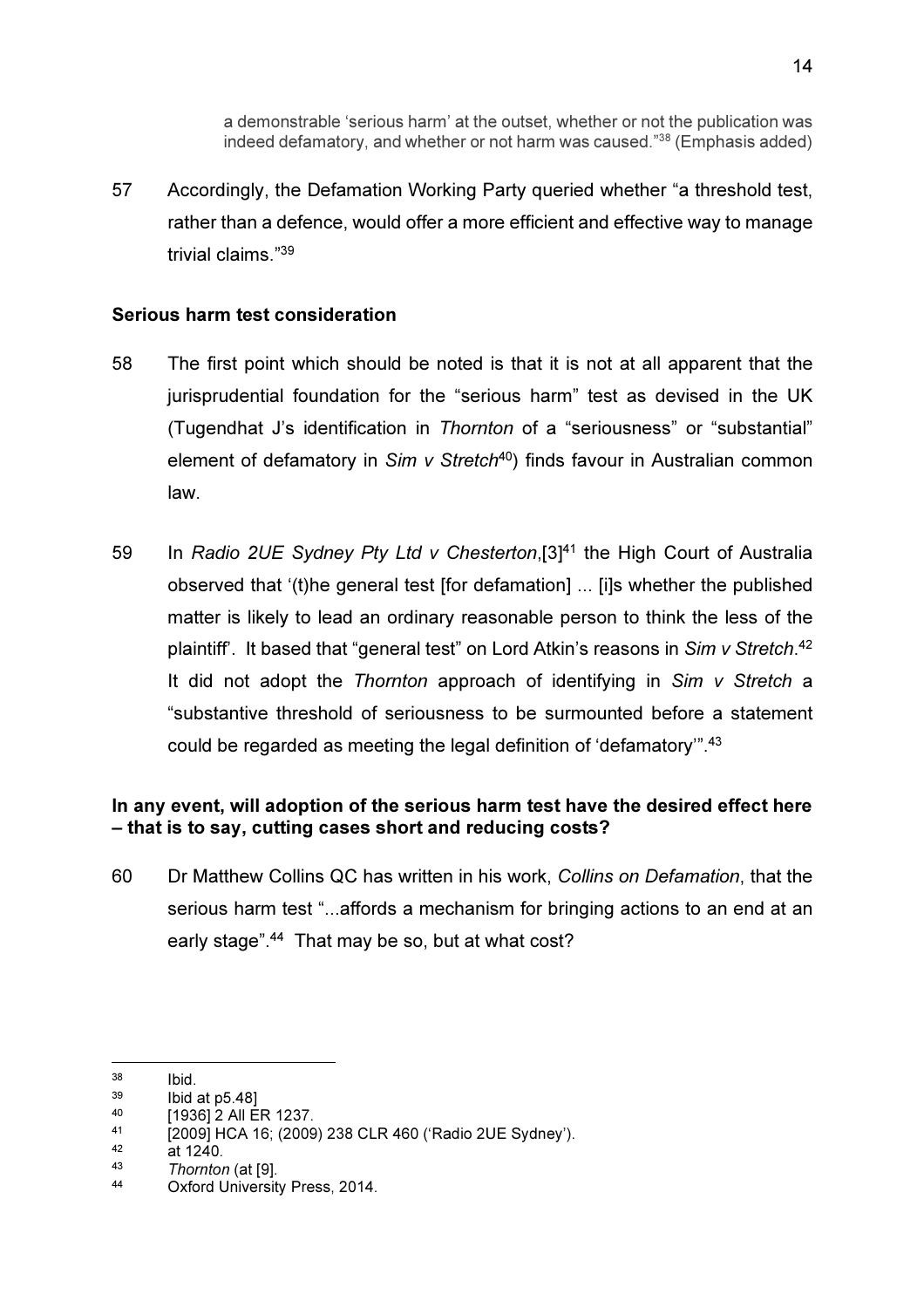- 61 New South Wales has trialled what might be called threshold issues in an attempt to reduce costs without that ambition being achieved. Regrettably, the critical amendment which led to that threshold issue being devised was suggested by a judge. In *Radio 2UE Sydney Pty Ltd v Parker*,<sup>45</sup> Clarke JA and Handley JA each commented about "the desirability (in pre-1995 actions), of the jury determining the issue of whether or not imputations are conveyed at the commencement of the trial".<sup>46</sup> This was a 26-day trial in which the matter complained of was a six minute broadcast. In Handley JA's view, by the end of the trial "it was impossible for the jury to place itself in thought in the position of the ordinary reasonable listener who only heard this broadcast once without being aware of any of [the extensive oral and written evidence].<sup>47</sup>
- 62 Those observations were in part directed to the reality of the task a jury engaged in in determining whether the imputations pleaded were conveyed after hearing all the evidence in the trial. However, there is no doubt that, in part, s 7A was seen as one way of bringing defamation hearings to an early end if the jury determined the imputations were not conveyed, thus avoiding the necessity for evidence going to the defences and damages. Pursuant to s 7A(4)(a), those remaining issues were to be determined by the judge.
- 63 Accordingly, the s 7A procedure led to two trials. This was most usually after there having already been a separate judge only trial on the question of whether the imputations were conveyed and were capable of being defamatory as a matter of law.
- 64 In addition, an appeal lay from the jury's s 7A determination. Such an appeal could lead to a matter being remitted for yet another s 7A trial. Only after the s 7A procedure had been completed did the rest of the trial proceed. It is not difficult to conclude, even without empirical evidence, that that process

<sup>&</sup>lt;sup>45</sup> (1992) 29 NSWLR 448 (*Parker*).<br><sup>46</sup> See Marsden v Amalgamated Te

See Marsden v Amalgamated Television Services Pty Limited [1999] NSWSC 87 at [12].

<sup>47</sup> Parker at 474.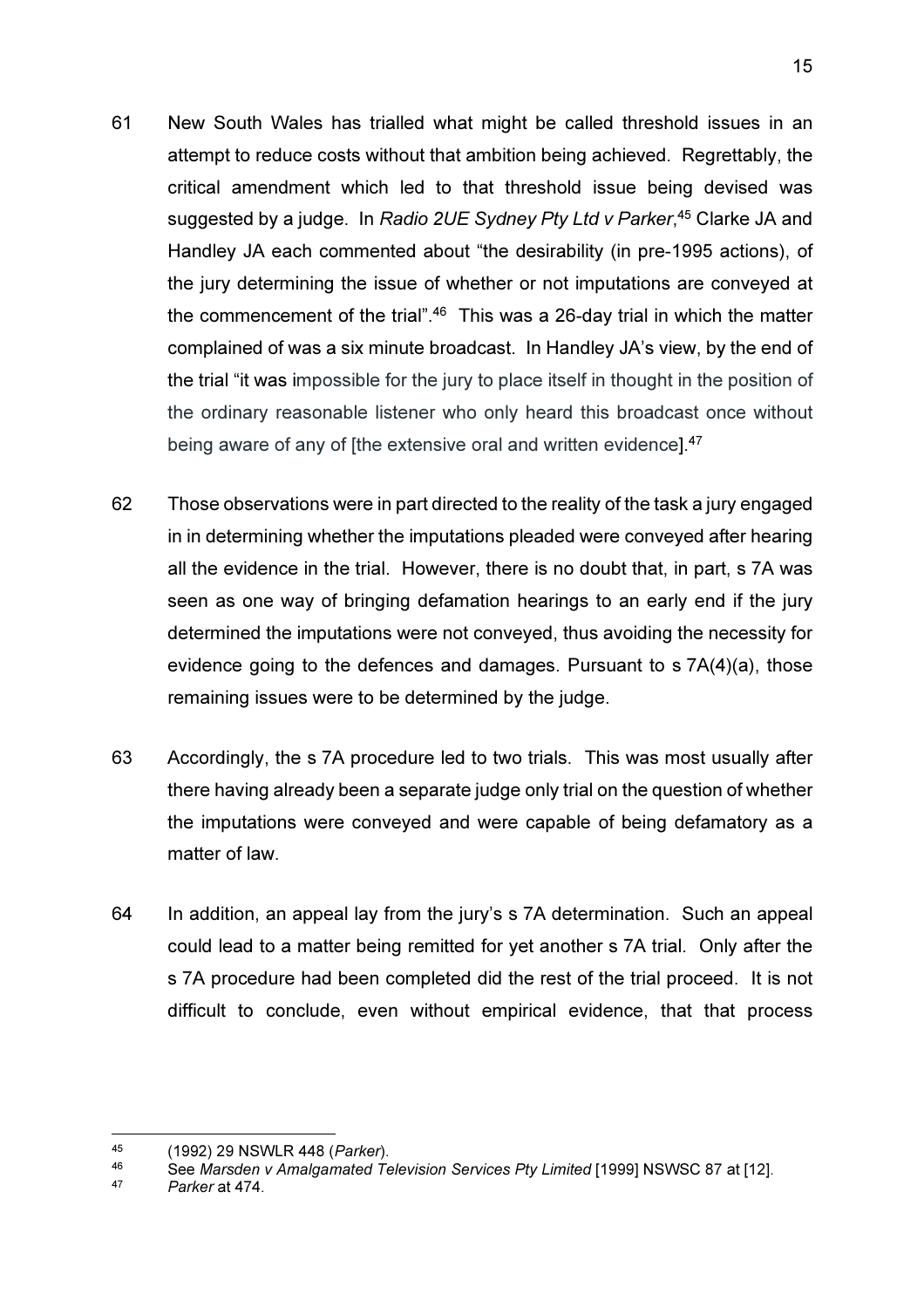considerably increased the costs of defamation actions. Needless to say, s 7A did not find its way into the MDPs.

- 65 In my opinion, like consequences will flow from the adoption of a serious harm test.
- 66 That appears to have happened in the UK. In one UK case, Theedom v Nourish Training T/A Csp Recruitment Colin Sewell, <sup>48</sup> Judge Moloney QC, having found the plaintiff had satisfied the serious harm test, observed that:

[31] (a) the trial has demonstrated a further escalation in the conduct of s 1 hearings. In Cooke there was no cross-examination on either side. In Lachaux there was cross-examination of the claimant. In this case, both the claimant and the second defendant have been crossexamined, and there was the prospect of calling further oral evidence to rebut the claimant's case on serious harm by reference to specific instances relied on by him. In addition, his general credibility was called into question.

(b) The parties' costs budgets show that the claimant has spent over £100,000 of costs (inclusive of VAT but not success fees and insurance) and the defendants about £70,000, in respect of this phase of the case alone.

(c) In the result, the hearing of evidence has added little or nothing to the conclusions that an experienced defamation judge would have drawn simply from reading the email and considering the agreed distribution list." (Emphasis added)

67 Another question is who is to determine the serious harm issue? None of the submissions to the 2019 Review referred to the fact that under s 22(2) of the 2005 Act, where a defamation case is heard by a jury (still the usual case in NSW, Victoria, Tasmania and Queensland<sup>49</sup>), the jury is to determine whether "the defendant has published defamatory matter about the plaintiff and, if so, whether any defence raised by the defendant has been established." If that provision remains, it would presumable require convening a jury to determine the serious harm issue, just as the jury determined the s 7A(3) issue under the 1974 Act.

<sup>48 [2015]</sup> EWHC 3769.

Patrick George, Defamation Law in Australia, LexisNexis, second edition at 302.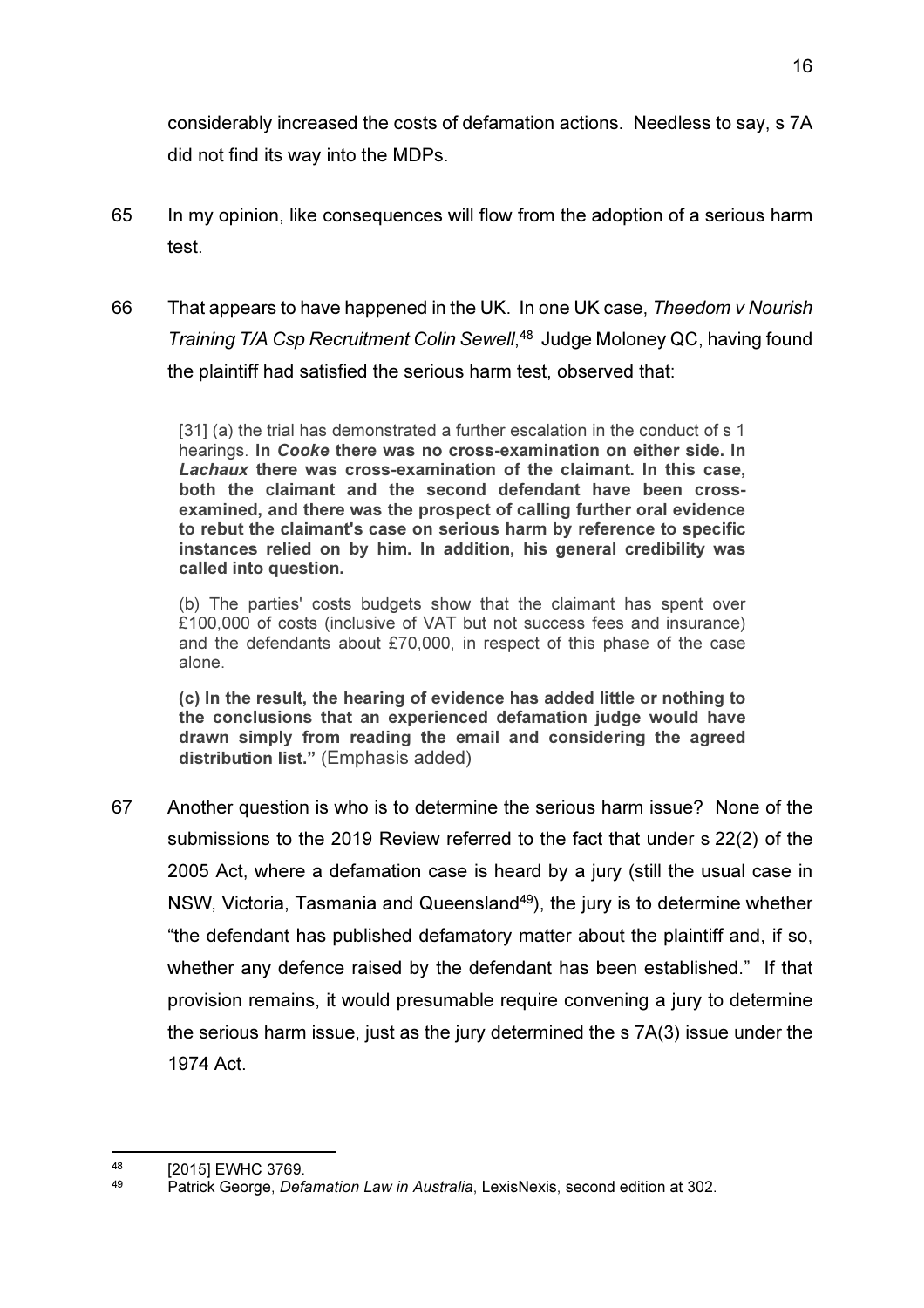- 68 Others have recognised that difficulties lie in the broad wording of s 1(1). The Law Council, for example, has suggested an Australia specific provision addressing eg the matters that the court may take into account in considering whether a publication has caused or is likely to cause reputational serious harm. Such matters it suggested, may include the:
	- "seriousness of the imputation or imputations alleged to be conveyed by the
	- matter:
	- extent of the alleged publication;
	- alleged audience of the publication: and
	- $\bullet$  circumstances of the publication." $50$
- 69 It is also worth considering whether the serious harm test reduced the number of defamation cases in the UK?
- 70 Some commentators have suggested that "[s]ince the UK defamation reforms took effect in 2013, there has been a decline in libel actions and only a tiny number of media trials.<sup>51</sup> By the same token, there appears to have been an increase in privacy actions, with such actions said to have "reached a record level."<sup>52</sup> There is no tort of invasion of privacy in Australia.<sup>53</sup>
- 71 Further, a blog which purported to analyse Judicial Statistics for issued defamation claims in the United Kingdom in 2015 against those going back to 1992 concluded there was a "continuing downward trend [from 1992] which is

<sup>50</sup> Law Council submission at [218]; see also the NSW Bar Association submissions at [122] - [124].

<sup>51</sup> Free press backwater: how to change the defamation laws that stifle Australian journalism, Richard Ackland, The Guardian, 1 December 2018:

https://www.theguardian.com/law/2018/dec/01/free-press-backwater-how-to-change-the-defamationlaws-that-stifle-australian-journalism

 $52$  Privacy claims reach record level as defamation cases fall away, Roy Greenslade, The Guardian, 13 June 2016: https://www.theguardian.com/media/greenslade/2016/jun/13/privacy-claimsreach-record-level-as-defamation-cases-fall-away

<sup>53</sup> See Australian Broadcasting Corporation v Lenah Game Meats Pty Ltd (2001) 208 CLR 199; [2001] HCA 63.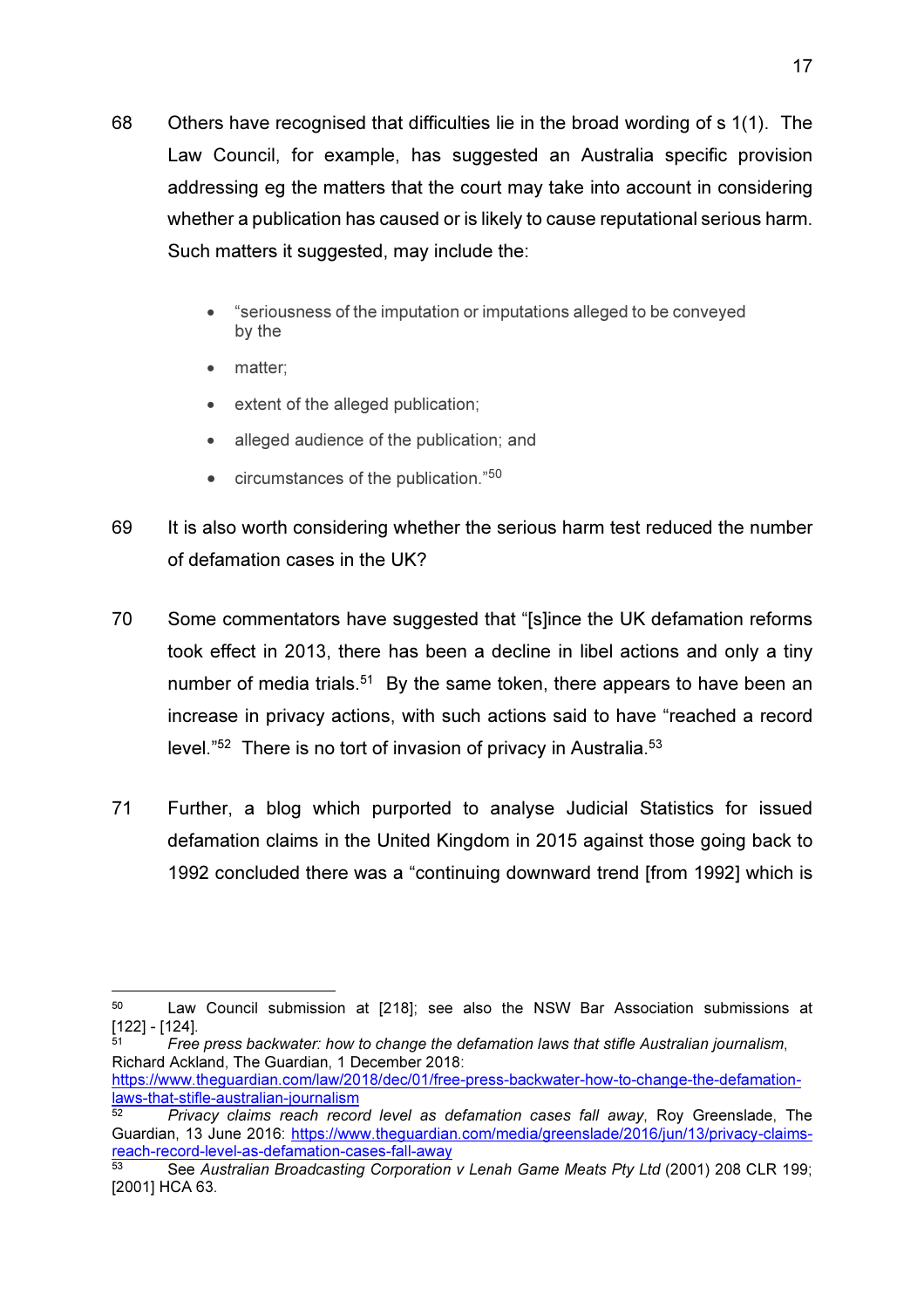probably explained by other factors such as the general increase in the costs of litigation and the 'cap' on libel damages."<sup>54</sup>.

72 The author commented that "[i]t is difficult to discern any substantial contribution by the Defamation Act 2013 to this continuing downward trend which is probably explained by other factors such as the general increase in the costs of litigation and the 'cap' on libel damages."<sup>55</sup>

# The defence of "[p]ublication on [a] matter of public interest".

- 73 Secondly, s 4 of the 2013 Act creates a defence of "[p]ublication on [a] matter of public interest". It was based on "the existing common law defence established in Reynolds y Times Newspapers<sup>56</sup> and [was] intended to reflect the principles established in that case and in subsequent case law."<sup>57</sup> In particular, according to the Explanatory Notes to the 2013 Act, "Subsection (4) requires the court, in considering whether the defendant's belief was reasonable, to make such allowance for editorial judgement as it considers appropriate. This expressly recognises the discretion given to editors in judgments such as that of Flood v Times Newspapers,<sup>58</sup> but is not limited to editors in the media context."<sup>59</sup>
- 74 Submissions to the 2019 Review were divided on the adoption of the s 4 defence.
- 75 According to the 2019 Review, "Australia's Right to Know" alliance embraced the proposed reform. It submitted that "the high threshold demanded by the reasonableness test [in s 30 of the 2005 Act] renders the qualified privilege defence of little use".<sup>60</sup> It also argued that the defence has 'put Australian media and members of the public who publish material about matters of public concern

<sup>54</sup> "Judicial Statistics, 2015: Issued defamation claims down by 40%, the second lowest number since 1992", Inforrm's Blog, The International Forum for Responsible Media Blog.<br>55

 $\begin{array}{ccc} 55 & & \text{Ibid.} \\ 56 & & \text{I200} \end{array}$ 

 $^{56}$  [2001] 2 AC 127.

 $^{57}$  Explanatory Notes at [29].<br> $^{58}$   $^{12012111}$ 

 $^{58}$  [2012] UKSC 11.

 $59$  At [33]. <sup>60</sup> 2018 Review at [5.22].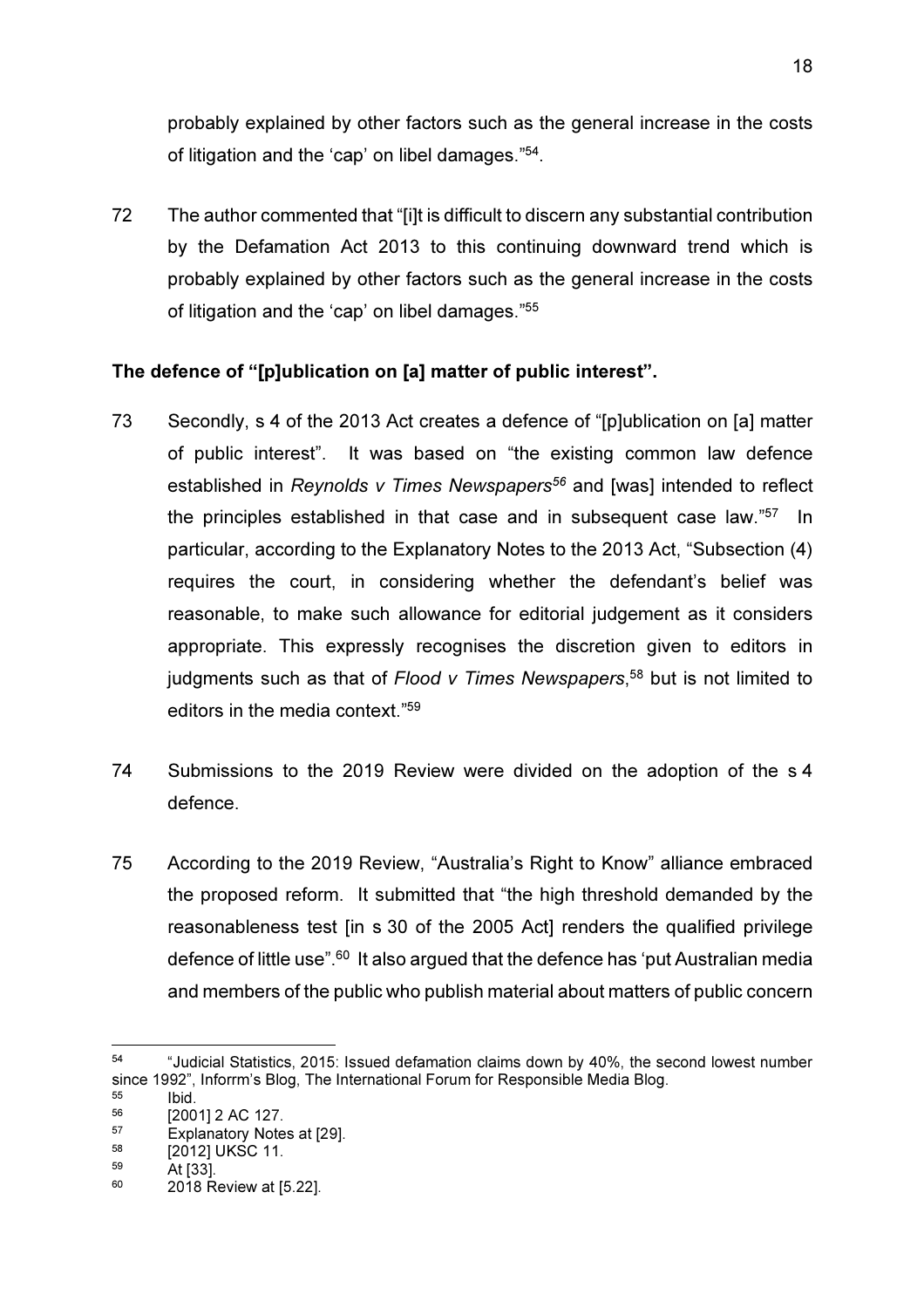at much greater risk than their US and UK counterparts, and [this] has made Australia less attractive as a home for content businesses.<sup>61</sup>

- 76 However, both "[t]he NSW Bar Association and the Law Council of Australia considered that the statutory qualified privilege defence [in s 30] is well adapted to achieving the objects of the MDP."<sup>62</sup>
- 77 In this context, it is worth recalling that while the law of defamation inhibits freedom of speech, it does so in what is intended to strike a balance between freedom of speech and the right to a reputation. It proceeds necessarily on the basis that at least insofar as the media is concerned, it will engage in responsible journalism as expounded in the Court of Appeal judgment in Loutchansky v Times Newspapers Ltd (Nos 2-5)<sup>63</sup>:

"The interest is that of the public in a modern democracy in free expression and, more particularly, in the promotion of a free and vigorous press to keep the public informed. The vital importance of this interest has been identified and emphasised time and again in recent cases and needs no restatement here. The corresponding duty on the journalist (and equally his editor) is to play his proper role in discharging that function. His task is to behave as a responsible journalist. He can have no duty to publish unless he is acting responsibly any more than the public has an interest in reading whatever may be published irresponsibly. That is why in this class of case the question whether the publisher has behaved responsibly is necessarily and intimately bound up with the question whether the defence of qualified privilege arises. Unless the publisher is acting responsibly privilege cannot arise."

# The single publication rule

78 Thirdly, s 8 of the 2013 Act creates a single publication rule "to prevent an action being brought in relation to publication of the same material by the same publisher after a one year limitation period from the date of the first publication of that material to the public or a section of the public. This replaces the longstanding principle that each publication of defamatory material gives rise to a separate cause of action which is subject to its own limitation period (the

 $61$  Ibid.<br> $62$  Ibid.

 $^{62}$  Ibid at [5.24]<br>  $^{63}$   $^{120041}$   $^{1400}$ 

<sup>[2001]</sup> EWCA Civ 1805, [2002] QB 783 at [36].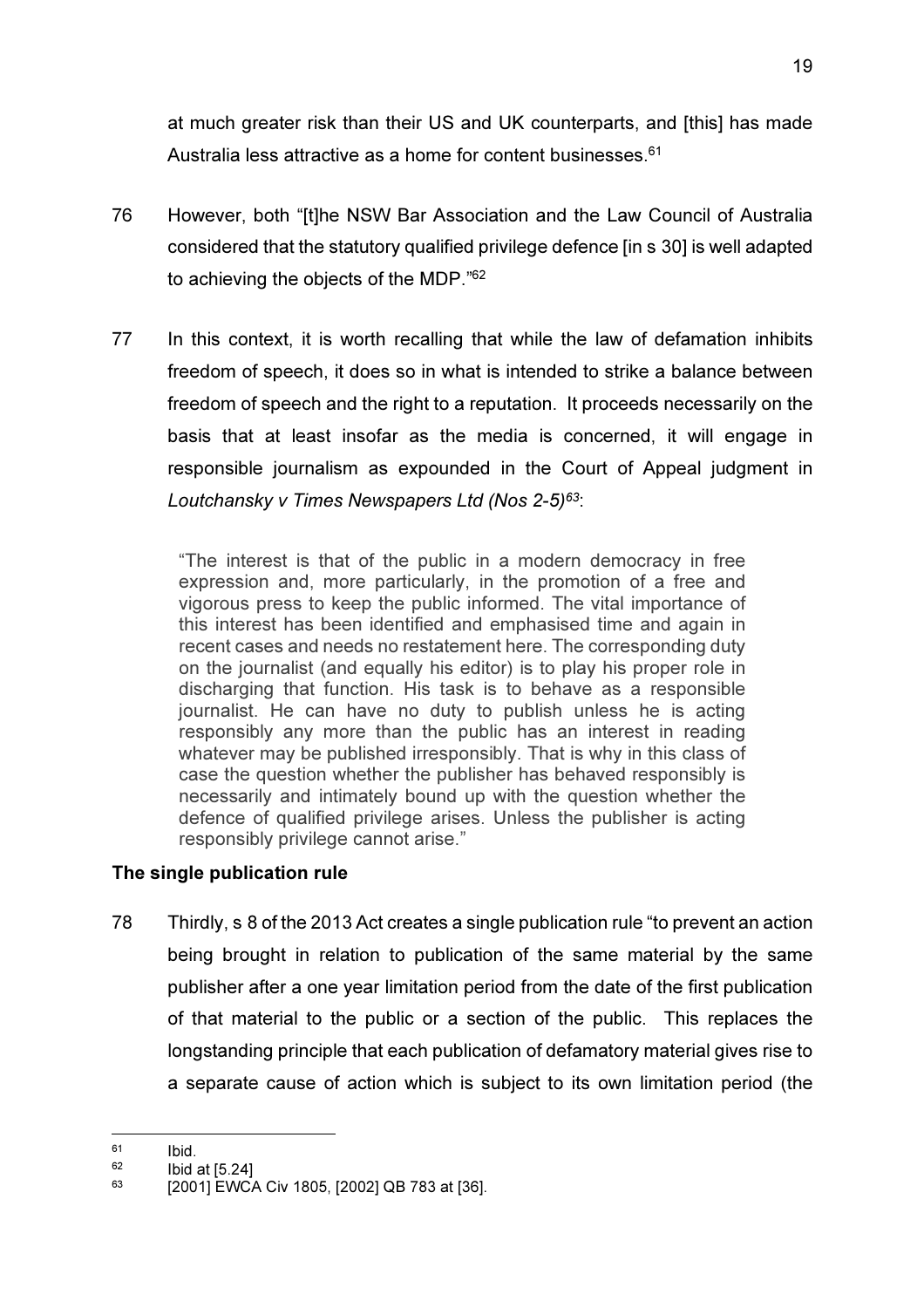"multiple publication rule"). $64$  It is largely intended to limit actions in respect of internet publications, $65$  each of which is "published" in the sense relevant to creating a cause of action in defamation, when the publication is downloaded.<sup>66</sup>

- 79 Adoption of a single publication rule also has strong support. According to the Law Council, "[t]he 'multiple publication rule' does not adequately accommodate digital publication, particularly given the prevalence of online archives. [It] therefore, strongly recommends that the Model Defamation Provisions be amended to include a 'single publication rule' in a form similar to section 8 of the Defamation Act 2013 (UK) (the UK Act)".<sup>67</sup>
- 80 Once again, a single publication rule is at odds with a comparatively recent decision of the High Court which rejected adoption of such a rule in Dow Jones and Company Inc v Gutnick. There is much to be said for the plurality's view that:

"38 In the course of argument much emphasis was given to the fact that the advent of the World Wide Web is a considerable technological advance. So it is. But the problem of widely disseminated communications is much older than the Internet and the World Wide Web. The law has had to grapple with such cases ever since newspapers and magazines came to be distributed to large numbers of people over wide geographic areas. Radio and television presented the same kind of problem as was presented by widespread dissemination of printed material, although international transmission of material was made easier by the advent of electronic means of communication.

39 It was suggested that the World Wide Web was different from radio and television because the radio or television broadcaster could decide how far the signal was to be broadcast. It must be recognised, however, that satellite broadcasting now permits very wide dissemination of radio and television and it may, therefore, be doubted that it is right to say that the World Wide Web has a uniquely broad reach. It is no more or less ubiquitous than some television services. In the end, pointing to the breadth or depth of reach of particular forms of communication may tend to obscure one basic fact. However broad may be the reach of any particular means of communication, those who make information accessible by a particular method do so knowing of the reach that their information may have. In particular, those who post information on the World Wide Web do so

 $^{64}$  Explanatory Notes to 2013 Act at [60].

Ibid at [61].

<sup>66</sup> Dow Jones and Company Inc v Gutnick [2002] HCA 56; 210 CLR 575 at [44] per Gleeson CJ, McHugh, Gummow and Hayne JJ.

<sup>67</sup> LC submissions at [5], [53].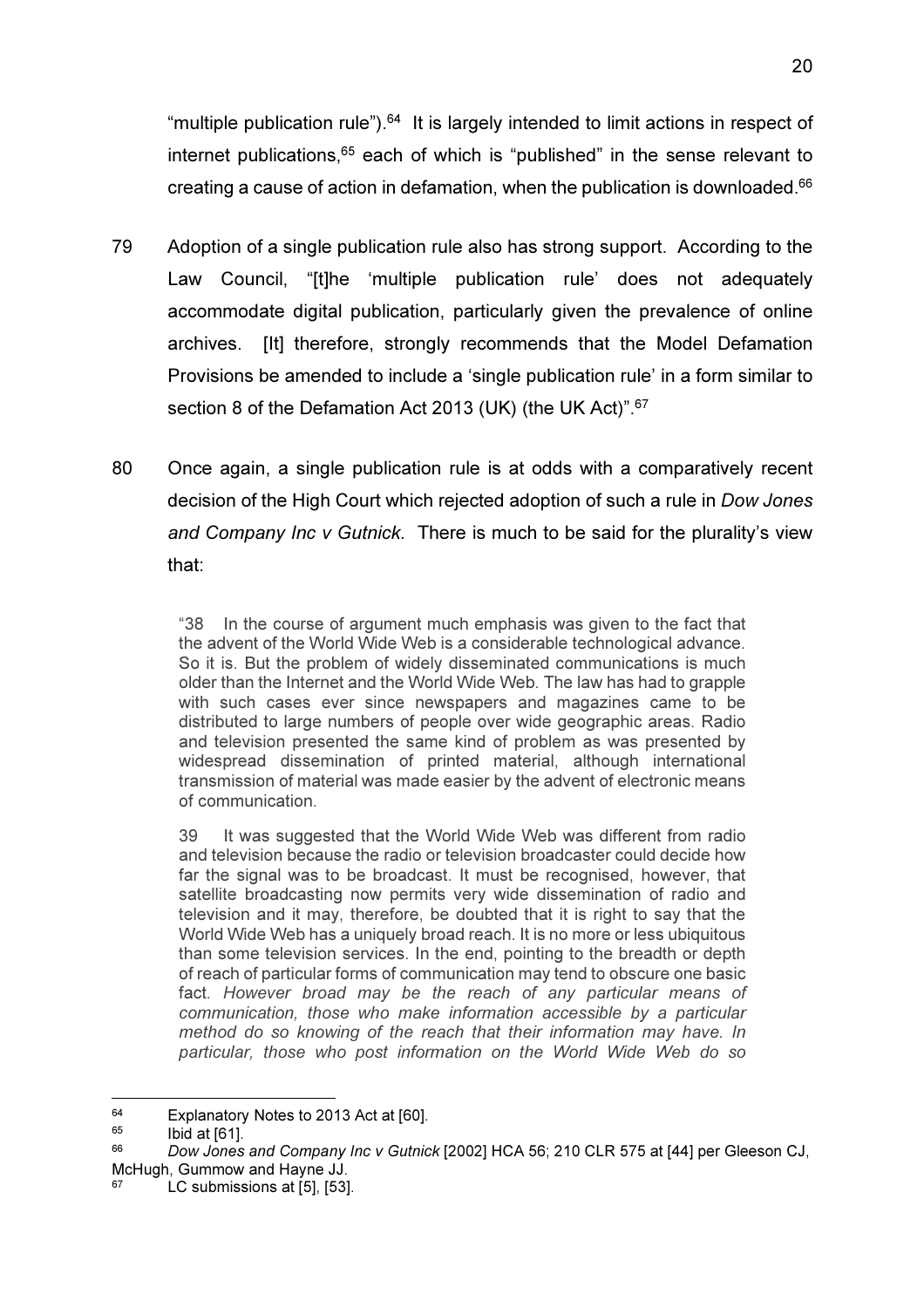knowing that the information they make available is available to all and sundry without any geographic restriction." (Emphasis added)

- 81 In addition, as Tom Molomby SC pointed out in his submissions to the 2019 Review, the consequences of a single publication rule in the context of the internet is "radical and utterly unjust". He emphasises that "electronic technology" in substance made defamation easier. As he dramatically describes it, now a "message can be delivered to millions of people in multiple countries almost instantaneously at the flip of a button."<sup>68</sup>
- 82 In his view the "continuing publication that is an inherent part of the internet " should involve "continuing liability for continuing publication" in circumstances where technology could equally be devised to enable the "person" or vehicle by which material is placed on the internet to take it down.<sup>69</sup>

#### **Conclusion**

- 83 Lord Sumption was clearly critical of what he described as the piecemeal approach to the statutory reform of defamation law in Great Britain.
- 84 We should be mindful not to go down the same route. As I have explained, we have not always adopted British law. We should not lightly assume all British law will operate beneficially in the Australian environment.
- 85 In addition, even wholesale changes such as those implemented in the 2005 Act are not free of drafting issues. The issue whether the contextual truth defence, which the 2019 Review appears to accept has not worked to the extent intended, is well known in the defamation community. And there may be questions about whether the construction given to the cap on damages and the aggravated damages provisions are what the legislature intended.
- 86 In summary, I contend that:

 $^{68}$  Tom Molomby, submissions to the review of Model Defamation Provisions, 16 April 2019 at 3. Ibid at 6.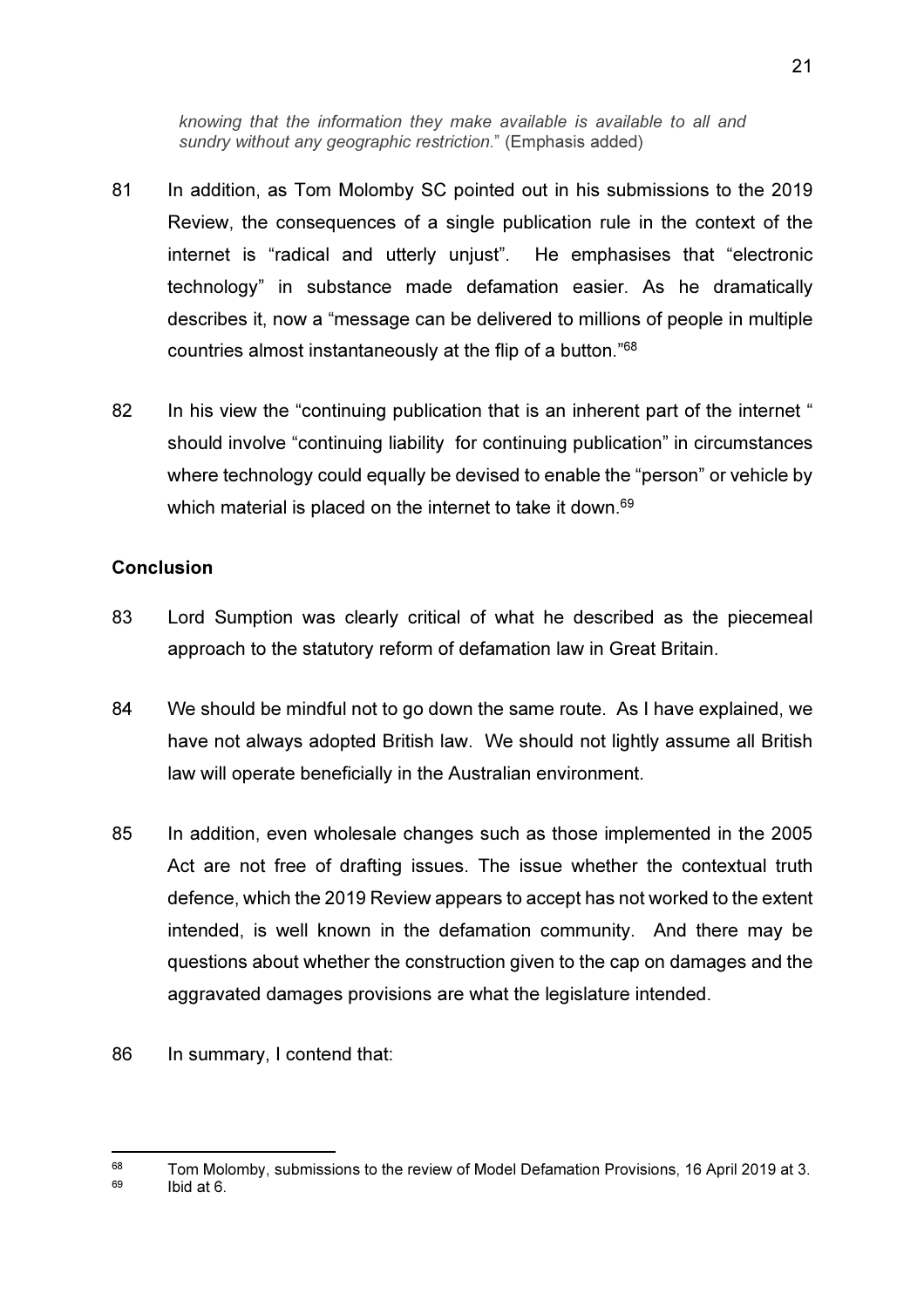- (1) Australia should avoid an ad hoc approach to defamation law reform. What started out as a review of the MDPs may not be the appropriate vehicle for wholescale change.
- (2) Australia should be careful of introducing "reforms":
	- (a) which have the real potential to increase costs;
	- (b) which lead to piecemeal amendments to the MDPs and with the concomitant risk that they fail, or fail adequately, to consider the text, structure or purpose of the 2005 Act.<sup>70</sup>
- 87 As the Hon Paul Finn has observed, in 1942 "Sir Owen Dixon could state uncontroversially that … [Australia is] studious to avoid establishing [common law] doctrine which English courts would disavow. For we believe that no good can come of divergences be-tween the common law as administered in one jurisdiction of the British Commonwealth and as administered in another."71
- 88 Forty-five years later, as Professor Finn also commented, "in a changed Australia, Sir Anthony Mason gave his imprimatur to a process which was then well in train:

There is … every reason why we should fashion a common law for Australia that is best suited to our conditions and circumstances. … The value of English judgments, like Canadian, New Zealand and for that matter United States judgments, depends on the persuasive force of their reasoning."<sup>72</sup>

89 Australia has moved long past the era of which Sir Owen Dixon spoke in 1942 when our law moved in lockstep with that devised by English courts. And Sir

<sup>70</sup> Cf Alcan (NT) Alumina Pty Ltd v Commissioner of Territory Revenue [2009] HCA 41 ; (2009) 239 CLR 27 at 31 [4] per French CJ, 46-47 [47] per Hayne, Heydon, Crennan and Kiefel JJ; [2009] HCA 41

<sup>71</sup> The Hon Paul Finn, Common Law Divergences, [2013] MelbULawRw 20; (2013) 37 (2) Melbourne University Law Review 509 at 510, referring to Sir Owen Dixon, 'Two Constitutions Compared' in Sir Owen Dixon, Jesting Pilate: And Other Papers and Addresses (Law Book, 1965) 104, an address originally presented on 26th August 1942.<br><sup>72</sup> Common Law Divergences at 510 referring

<sup>72</sup> Common Law Divergences at 510, referring to Sir Anthony Mason, 'Future Directions in Australian Law' (1987) 13 Monash University Law Review 149, 154.